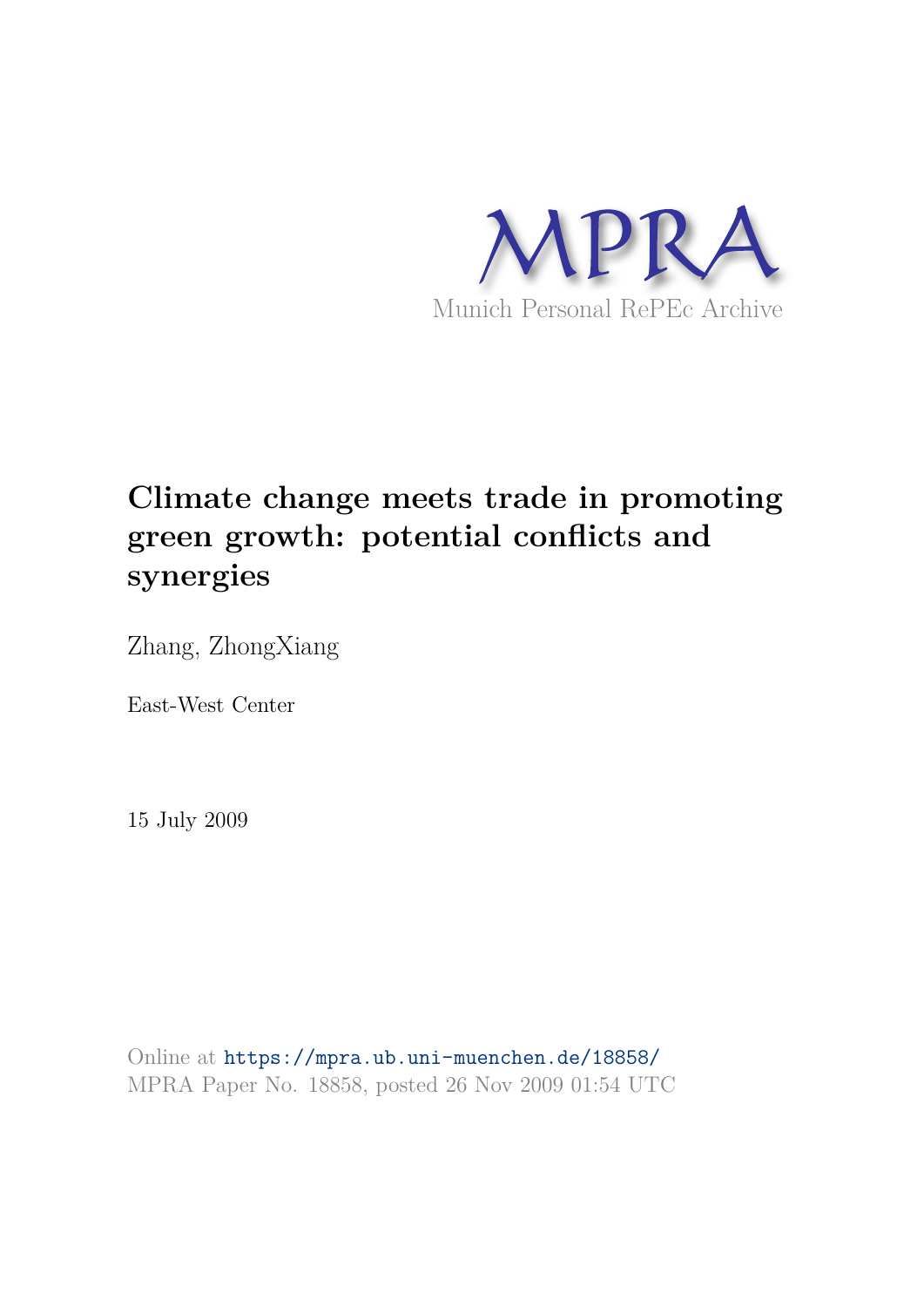**Climate Change Meets Trade in Promoting Green Growth: Potential Conflicts and Synergies**<sup>[1](#page-1-0)</sup>

**ZhongXiang Zhang**[2](#page-1-1) *Ph.D in Economics*

张中祥 美国东西方中心研究部资深研究员、经济学博士

Senior Fellow Research Program East-West Center 1601 East-West Road Honolulu, HI 96848-1601 United States Tel: +1-808-944 7265 Fax: +1-808-944 7298 Email: ZhangZ@EastWestCenter.org

<span id="page-1-0"></span><sup>&</sup>lt;sup>1</sup> Invited presentation at the East-West Center/Korea Development Institute Conference on Climate Change and Green Growth: Korea's National Growth Strategy, Honolulu, Hawaii, July 23-24, 2009.

<span id="page-1-1"></span> $2$  ZhongXiang Zhang is Senior Fellow at Honolulu-based East-West Center. He also is an adjunct professor at Chinese Academy of Sciences, Chinese Academy of Social Sciences and Peking University. He is co-editor of *International Journal of Ecological Economics & Statistics*, and is serving on the editorial boards of eight international journals. He authors *The Economics of Energy Policy in China* (Edward Elgar, 1997), *International Rules for Greenhouse Gas Emissions Trading* (United Nations, 1999), and other 170 publications. He is among the most cited authors by the *IPCC Climate Change 2001 and 2007.* His professional services include being requested by Canada's Minister of the Environment to provide inputs to the 2005 United Nations Climate Change Conference; joining 23 colleagues from the "Circle of Climate Gurus" to assess the adequacy of the world's efforts on climate change for the World Economic Forum (2003); working with five "world's leading environmental economists" to improve the design of the EU emissions trading scheme (2004); getting involved in a variety of activities with chief climate negotiators from a dozen key countries; serving as an expert/consultant to many national and international organizations; and frequently keynoting major international conferences in Asia, Europe and North America.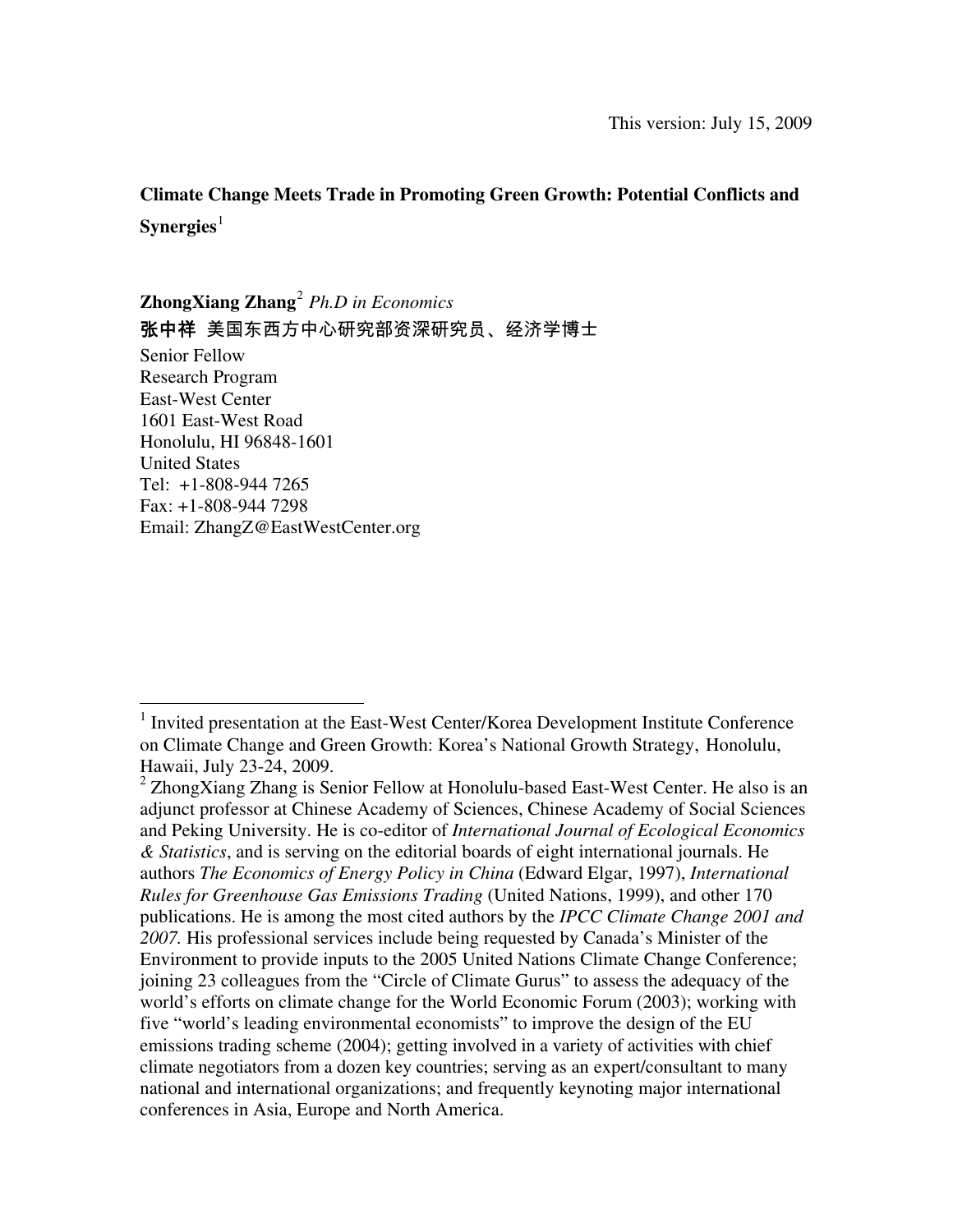#### **Abstract**

To date, border adjustment measures in the form of emissions allowance requirements (EAR) under the U.S. proposed cap-and-trade regime are the most concrete unilateral trade measure put forward on the table to level the carbon playing field. If improperly implemented, such measures could disturb the world trade order and trigger trade war. Because of these potentially far-reaching impacts, this paper focuses on this type of unilateral border adjustment that requires importers to acquire and surrender emissions allowances corresponding to the embedded carbon contents in their goods from countries that have not taken climate actions comparable to that of home country. Our discussion is mainly on the legality of unilateral EAR under the WTO rules. Given that the inclusion of border carbon adjustment measures is widely considered essential to secure passage of any U.S. legislation capping its greenhouse gas emissions, we argue that, on the U.S. side, in designing such trade measures, WTO rules need to be carefully scrutinised, and efforts need to be made early on to ensure that the proposed measures comply with them. After all, a conflict between the trade and climate regimes, if it breaks out, helps neither trade nor the global climate. The U.S. needs to explore with its trading partners cooperative sectoral approaches to advancing low-carbon technologies and/or concerted mitigation efforts in a given sector at an international level. Moreover, to increase the prospects for a successful WTO defence of the Waxman-Markey type of border adjustment provision, 1) there should be a period of good faith efforts to reach agreements among the countries concerned before imposing such trade measures; 2) WTO consistency also requires considering alternatives to trade provisions that could be reasonably expected to fulfill the same function but are not inconsistent or less inconsistent with the relevant WTO provisions; and 3) trade provisions can refer to the designated special international reserve allowance pool, but should allow importers to submit equivalent emission reduction units that are recognized by international treaties to cover the carbon contents of imported products. The paper concludes by arguing that the major developing countries being targeted by such border carbon adjustment measures should make the best use of the forums provided under the United Nations Framework Convention on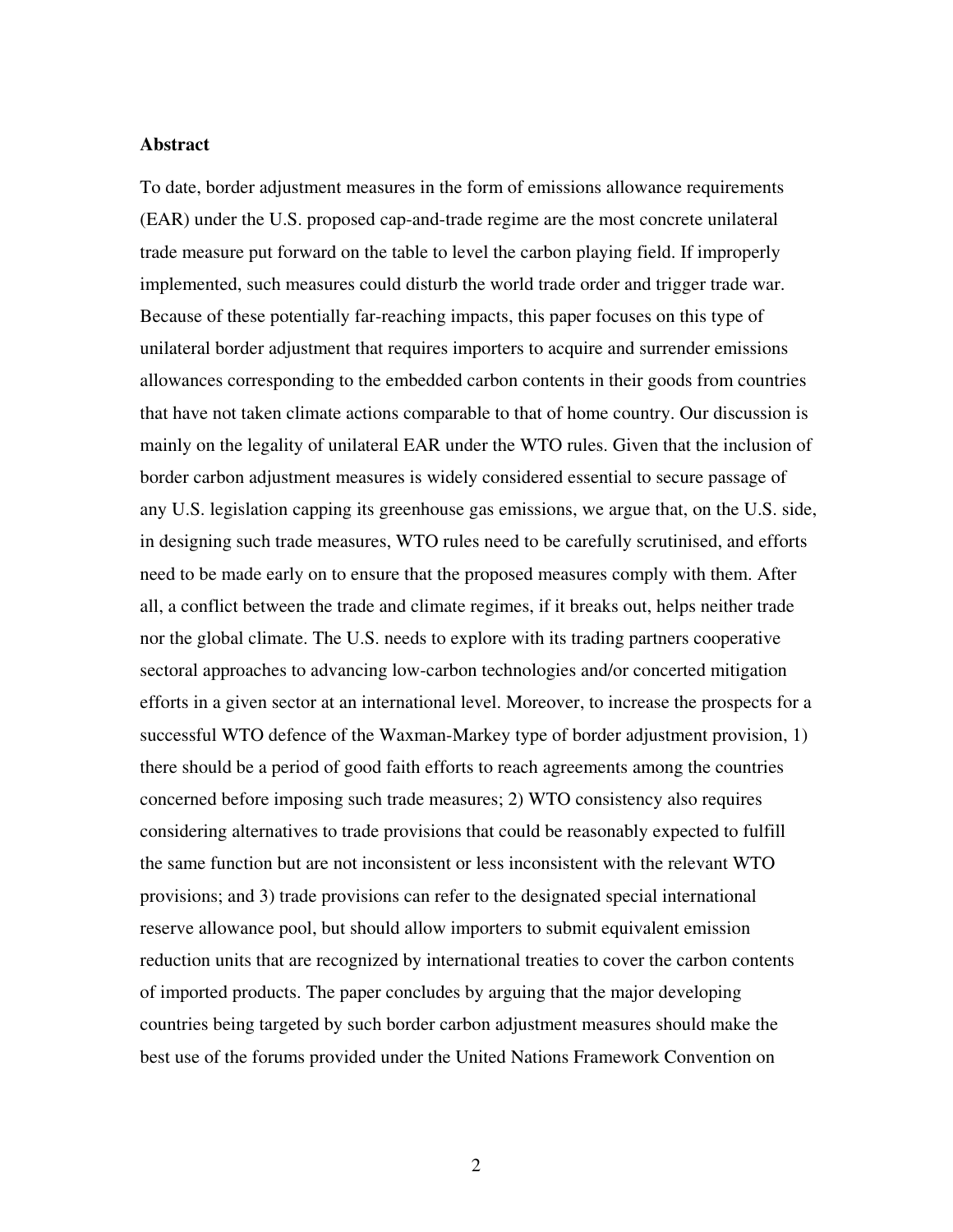Climate Change to effectively deal with the proposed border adjustment measures to their advantage.

*JEL classification:* F18; Q48; Q54; Q56; Q58

*Keywords:* Post-2012 climate negotiations; Border carbon adjustments; Carbon tariffs; Emissions allowance requirements; Cap-and-trade regime; Lieberman-Warner bill; Waxman-Markey bill; World Trade Organization; Kyoto Protocol; Developing countries; United States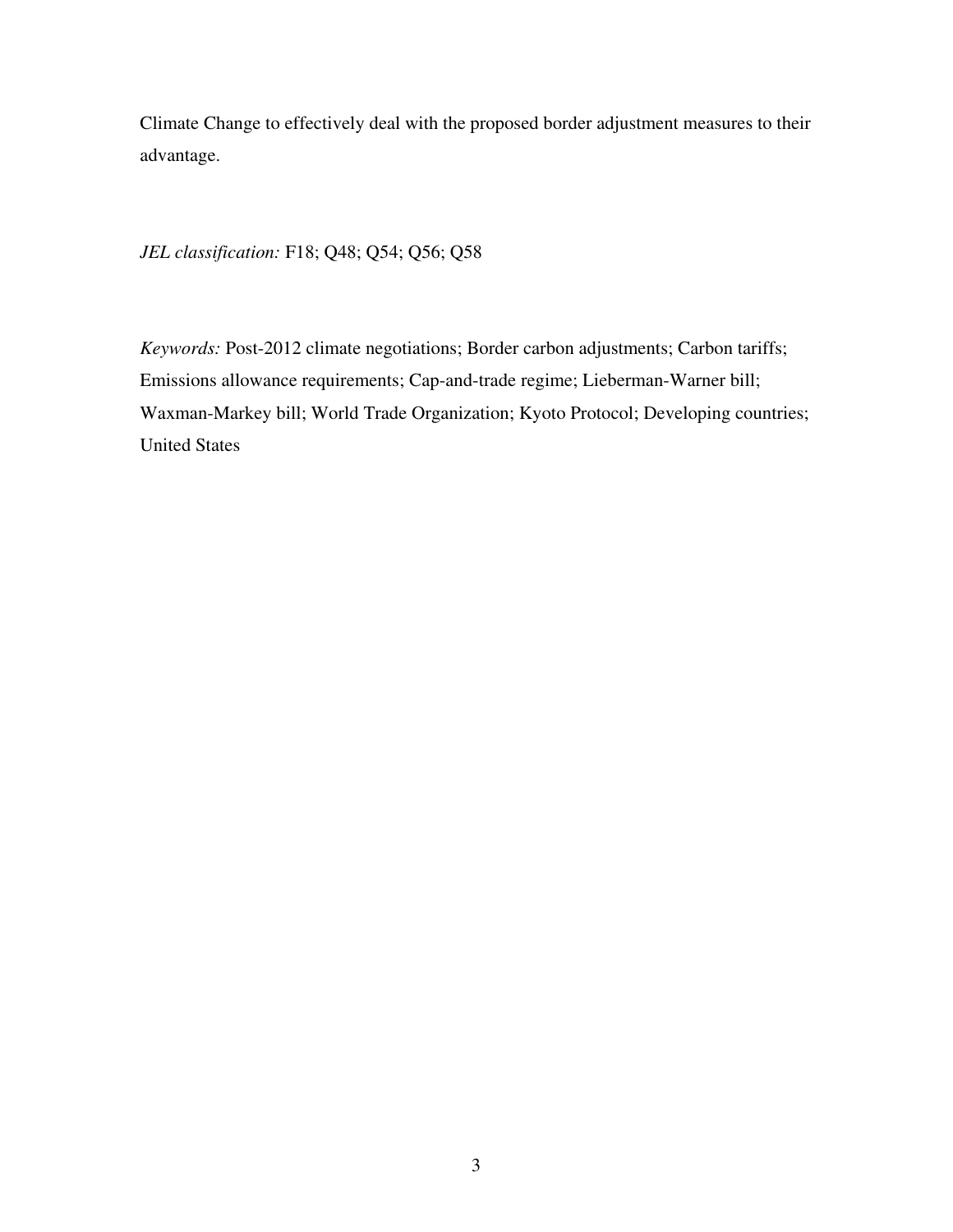#### **I. Introduction**

Climate and trade policies both affect the use of natural resources. Their linkages are recognized in the objectives of the corresponding agreements to safeguard the two regimes. The ultimate objective of the United Nations Framework Convention on Climate Change (UNFCCC) is to stabilize greenhouse gas concentrations in the atmosphere. An underlying principle to guide this effort is that "measures taken to combat climate change, including unilateral ones, should not constitute a means of arbitrary or unjustifiable discrimination or a disguised restriction on international trade." At the same time, the World Trade Organization (WTO) Agreement recognizes that trade should be conducted "while allowing for the optimal use of the world's resources in accordance with the objective of sustainable development, seeking both to provide and preserve the environment and to enhance the means for doing so".

Clearly, the main aim of both the UNFCCC and the WTO is to ensure efficiency in the use of resources, either from the perspective of maximizing the gains from the comparative advantage of nations through trade or of ensuring that economic development is environmentally sustainable. Therefore, the objectives of the UNFCCC (and its Kyoto Protocol) and the WTO do not explicitly conflict with each other.

However, the possibility of conflicts may arise in implementing the Kyoto Protocol (KP) and any international regime to succeed it as countries aim for green growth. With greenhouse gas emissions embodied in virtually all products produced and traded in every conceivable economic sector, effectively addressing climate change will require a fundamental transformation of our economy and the ways energy is produced and used. This will certainly have a bearing on world trade because it will affect the costs of production of traded products and therefore their competitive positions in the world market. This climate-trade nexus has become the focus of an academic debate (e.g., Bhagwati and Mavroidis, 2007; Charnovitz, 2003; Ismer and Neuhoff, 2007; Swedish National Board of Trade, 2004; The World Bank, 2007; Zhang, 1998, 2004 and 2007a; Zhang and Assunção, 2004), and gains increasing attention as governments are taking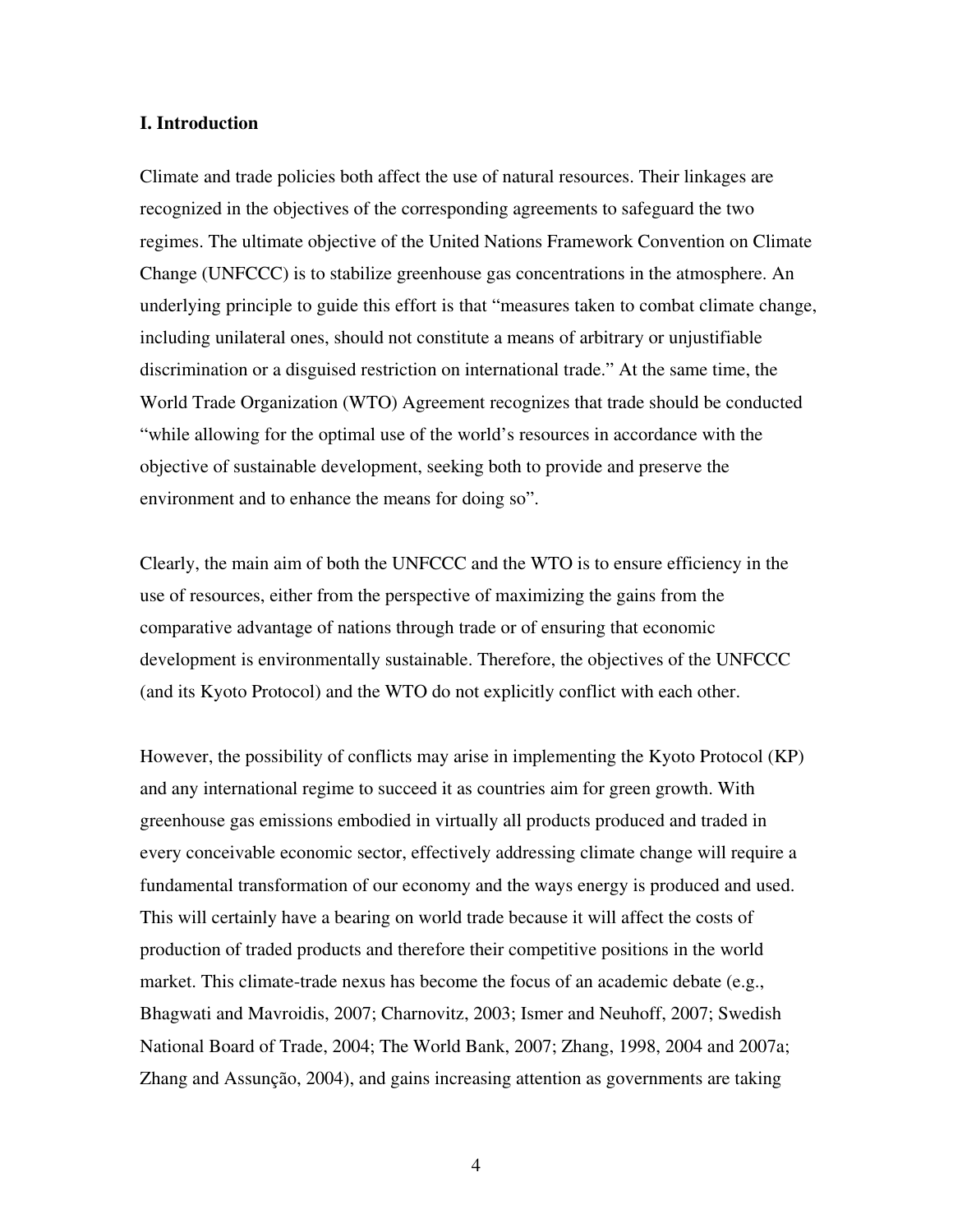great efforts to implement the KP and forge a post-2012 climate change regime to succeed the Kyoto Protocol.

To comply with the KP, Annex 1 countries are preparing, adopting and implementing comprehensive measures to meet their emissions targets set under the Protocol. The KP gives these countries considerable flexibility in the choice of domestic policies to meet their emissions commitments. Possible climate measures include carbon/energy taxes, subsidies, energy efficiency standards, eco-labels, government procurement policies, and flexibility mechanisms build into the Kyoto Protocol. The implementation of these measures has the potential to affect trade and thus raises concerns about compatibility with WTO rules.

In order to meet their Kyoto emissions targets or/and stimulate their economies with minimum adverse effects on their economies, it is very likely that Annex 1 governments with differentiated legal and political systems might pursue emission reduction policies in such a way as to favor domestic producers over foreign ones. Such differential treatment could occur in governing eligibility for, and the amount of, a subsidy, in establishing energy efficiency standards, in determining the category of eco-labeled products and the procedures for establishing eco-labels, and in specifying criteria for tenders and condition for participating in government procurement bids as "Buy American" type of provisions biases for U.S. home-made goods under its stimulus package. In the case where a country unilaterally imposes a carbon tax, it may adjust taxes at the border to mitigate competitiveness effects of cheaper imports not subject to a similar level of the carbon tax in the country of origin. Measures of this sort raise complex questions with respect to their WTO consistency and the conditions under which border taxes can be adjusted to accommodate a loss of international competitiveness.<sup>[3](#page-5-0)</sup>

This climate-trade nexus becomes intensive as countries are developing post-2012 climate commitments on the basis of the Bali roadmap, which was agreed to at the

<u>.</u>

<span id="page-5-0"></span><sup>&</sup>lt;sup>3</sup> See Zhang (1998 and 2007a), Zhang and Assunção (2004), and Charnovitz (2003) for broad discussion on potential conflicts and synergies between climate and trade regimes.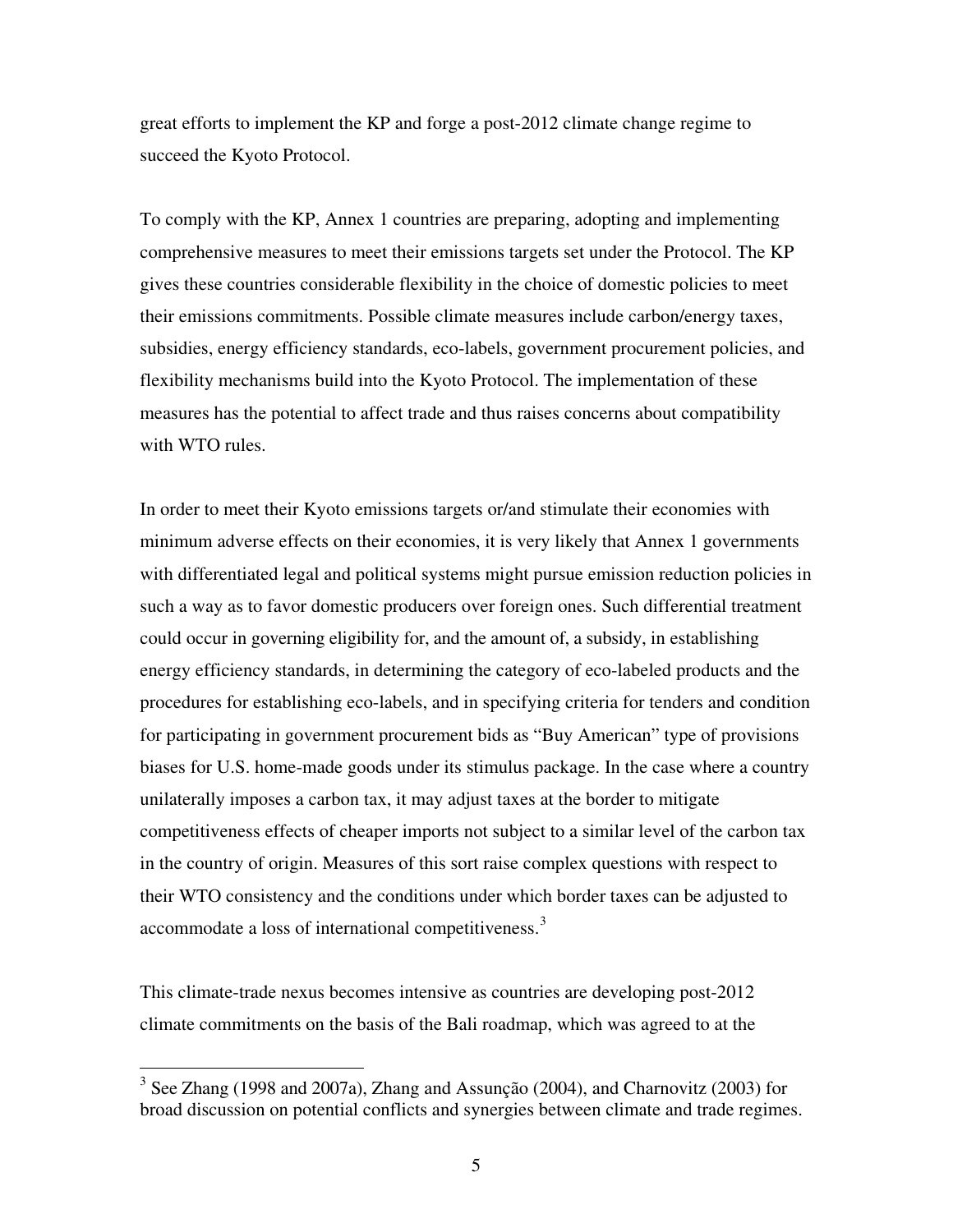UNFCCC Conference of Parties meeting in December 2007, with a clear deadline for conclusion by 2009 at Copenhagen. No one would disagree the U.S. commitment to cut emissions essential to such a global pact and President Obama's desire to lead after what is viewed as eight years of lost time under President Bush. However, much of Obama's ability to move forward in international climate negotiations rests with the U.S. Congress, because the Obama administration will likely be in the position to agree to a specific emission target that the whole world has long awaited only when the Congress has enacted or is on the verge of enacting a legislation capping the U.S. greenhouse gas emissions.

The Intergovernmental Panel on Climate Change calls for developed countries to cut their greenhouse gas emissions by 25-40% by 2020 and by 80% by 2050 relative to their 1990 levels, in order to avoid dangerous climate change impacts. In the meantime, under the UNFCCC principle of "common but differentiated responsibilities", developing countries are allowed to move different speeds as do their developed counterparts. This principle is clearly reflected in the Bali roadmap, which requires developing countries to take "nationally appropriate mitigation actions … in the context of sustainable development, supported and enabled by technology, financing and capacity-building, in a measurable, reportable and verifiable manner". Understandably, the U.S. and other industrialized countries would like to see developing countries, in particular large developing economies, go beyond that because of concerns about their own competitiveness and growing greenhouse gas emissions in developing countries. They are considering unilateral trade measures to "induce" developing countries to do so. This has been a case in the course of debating and voting the U.S. congressional climate bills capping U.S. greenhouse gas emissions. U.S. legislators have pushed for major emerging economies, such as China and India, and require these countries to take comparable climate actions as U.S. does. Otherwise, their products sold on the U.S. market will have to purchase and surrender emissions allowances to cover their carbon contents. This kind of border adjustment measures has raised great concerns about whether they are WTO-consistent and has received heavy criticisms from developing countries.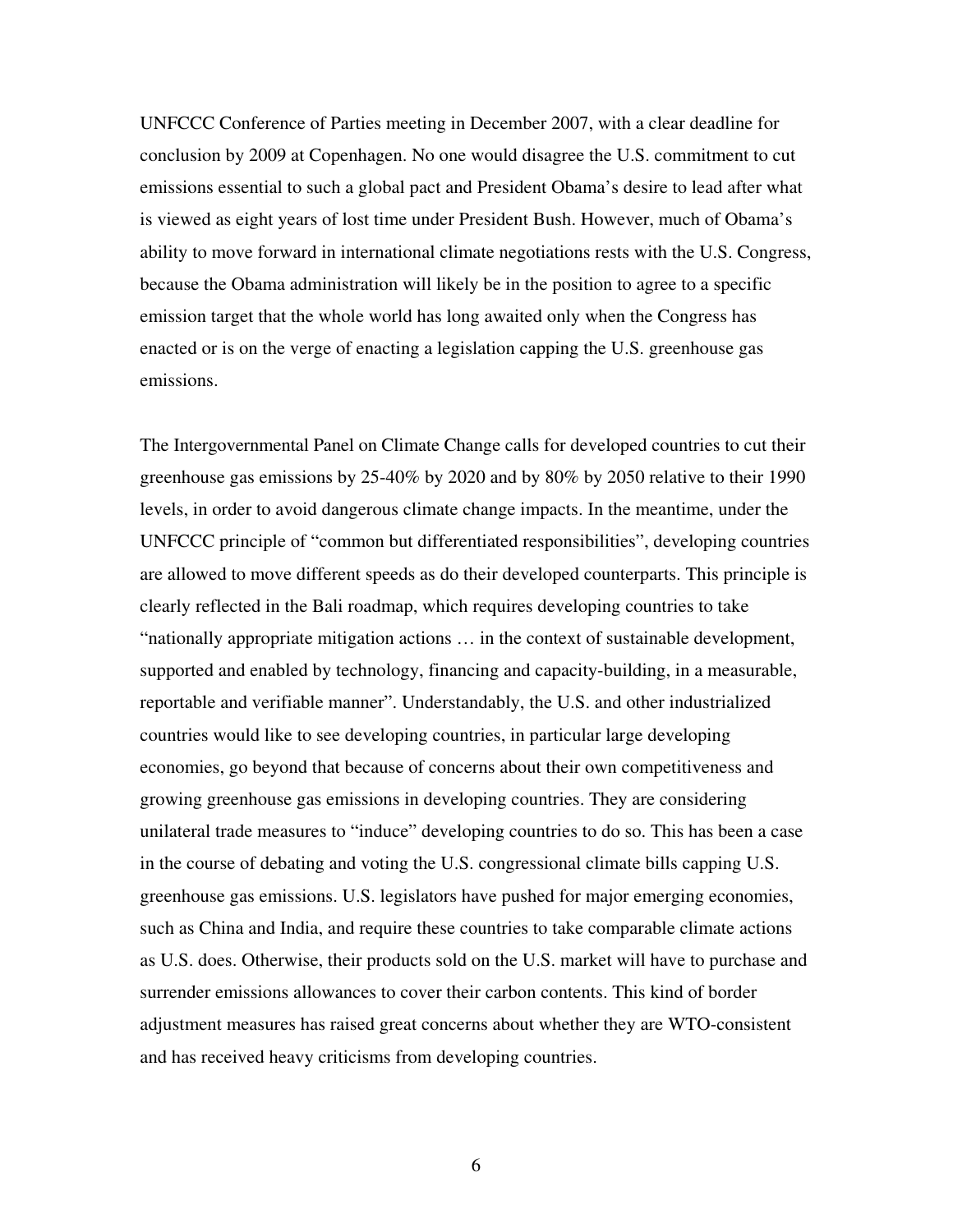To date, border adjustment measures in the form of emissions allowance requirements (EAR) under the U.S. proposed cap-and-trade regime are the most concrete unilateral trade measure put forward on the table to level the carbon playing field. If improperly implemented, such measures could disturb the world trade order and trigger trade war. Because of these potentially far-reaching impacts, this paper will focus on this type of unilateral border adjustment. It requires importers to acquire and surrender emissions allowances corresponding to the embedded carbon contents in their goods from countries that have not taken climate actions comparable to that of home country. Our discussion is mainly on the legality of unilateral EAR under the WTO rules.<sup>[4](#page-7-0)</sup> Section 2 briefly describes the border carbon adjustment measures proposed in the U.S. legislations. Section 3 deals with the WTO scrutiny of EAR proposed in the U.S. congressional climate bills. Section 4 briefly discusses whether an EAR threat would be effective as an inducement for major emerging economies to take climate actions that they would otherwise not as well as methodological challenges in implementing EAR. The paper ends with some concluding remarks on the needs on the U.S. side to minimize the potential conflicts with WTO provisions in designing such border carbon adjustment measures, and with suggestion for major developing countries being targeted by such border measures to effectively deal with the proposed border adjustment measures to their advantage.

#### **2. Proposed border adjustment measures in the U.S. legislations**

 $\overline{a}$ 

The notion of border carbon adjustments (BCA) is not an American invention. The idea of using BCA to address the competitiveness concerns as a result of differing climate policy was first floated in the EU, in response to the U.S. withdrawal from the Kyoto Protocol. Dominique de Villepin, the then French prime minister, proposed in November 2006 for carbon tariffs on goods from countries that have not ratified the Kyoto Protocol.

<span id="page-7-0"></span><sup>&</sup>lt;sup>4</sup> See Reinaud (2008) for an excellent review of practical issues involved in implementing unilateral EAR.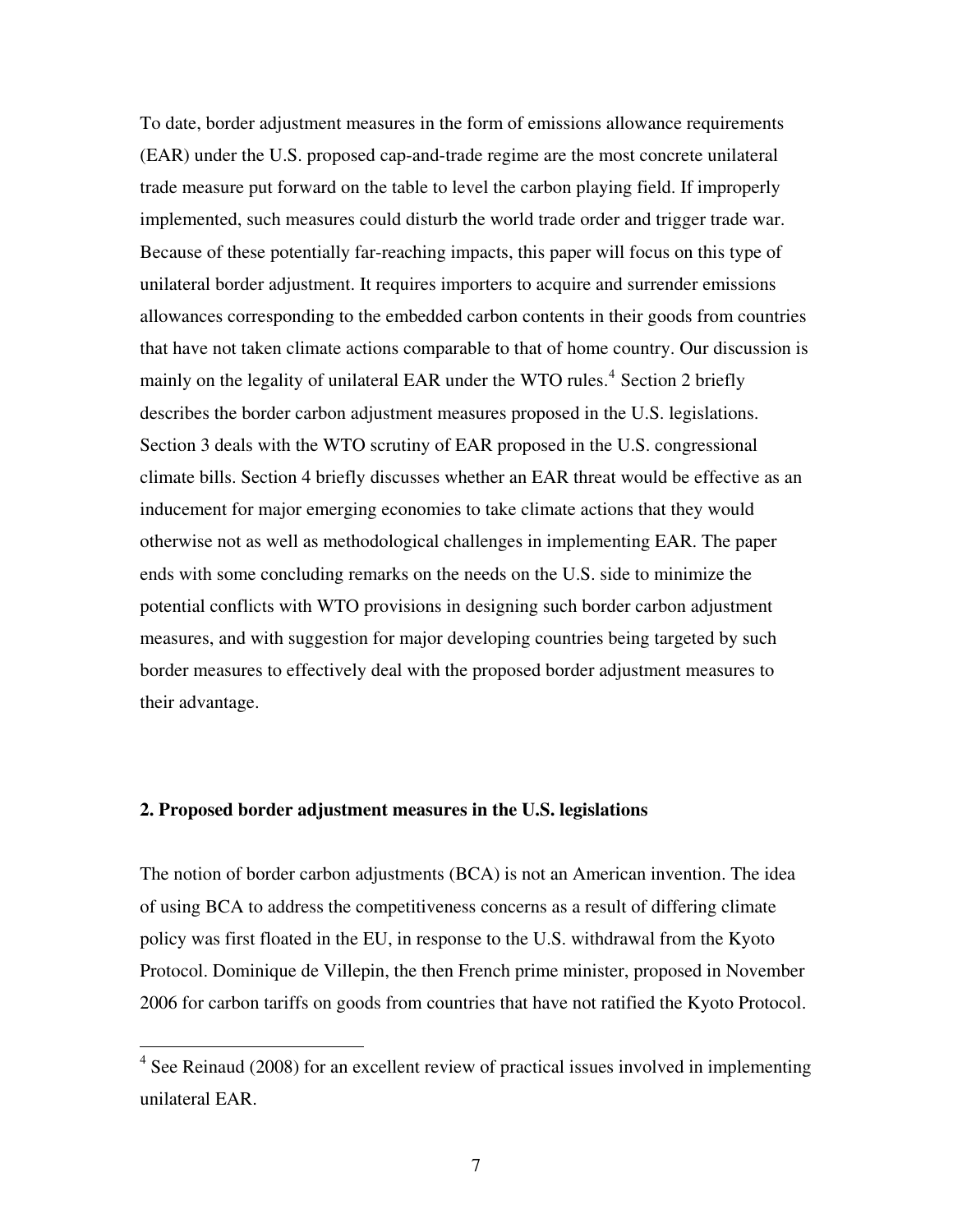He clearly had the U.S. in mind when contemplating such proposals aimed to get the U.S. to the table of climate negotiations. However, Peter Mandelson, the then EU trade commissioner dismissed the French proposal as not only a probable breach of trade rules but also "not good politics" (Bounds, 2006). As a balanced reflection of the divergent views on this issue, the European Commission has suggested that it could implement a "carbon equalization system … with a view to putting EU and non-EU producers on a comparable footing". "Such a system could apply to importers of goods requirements similar to those applicable to installations within the European Union, by requiring the surrender of allowances." (European Commission, 2008). While the EU has considered the possibility of imposing a border allowance adjustment should serious leakage issues arise in the future, it has put this option on hold at least until 2012. The European Commission has proposed using temporary free allocations to address competitiveness concerns in the interim. Its aim is to facilitate a post-2012 climate negotiation while keeping that option in the background as a last resort.

Interestingly, the U.S. legislators not only have embraced such BCA measures that it used to oppose, but also have focused on their design issues in more details. In the U.S. Senate, the Boxer Substitute of the Lieberman-Warner Climate Security Act (S. 3036) mandates that starting from 2014 importers of products covered by the cap-and-trade scheme would have to purchase emissions allowances from an International Reserve Allowance Programme if no comparable climate action were taken in the exporting country. Least developed countries and countries that emit less than 0.5% of global greenhouse gas emissions (i.e., those being considered not significant emitters) would be excluded from the scheme. Given that most carbon-intensive industries in the U.S. run a substantial trade deficit (Houser et al., 2008), this proposed EAR clearly aims to level the carbon playing field for domestic producers and importers. In the U.S. House of Representatives, the American Clean Energy and Security Act of 2009 (H.R. 2998),<sup>[5](#page-8-0)</sup> sponsored by Reps. Henry Waxman (D-Calif.) and Edward Markey (D-Mass.), was narrowly passed on June 26, 2009. The so-called Waxman-Markey bill sets up an "International Reserve

<span id="page-8-0"></span><sup>&</sup>lt;sup>5</sup> H.R. 2998, available at: [http://frwebgate.access.gpo.gov/cgi](http://frwebgate.access.gpo.gov/cgi-bin/getdoc.cgi?dbname=111_cong_bills&docid=f:h2998ih.txt.pdf)[bin/getdoc.cgi?dbname=111\\_cong\\_bills&docid=f:h2998ih.txt.pdf.](http://frwebgate.access.gpo.gov/cgi-bin/getdoc.cgi?dbname=111_cong_bills&docid=f:h2998ih.txt.pdf)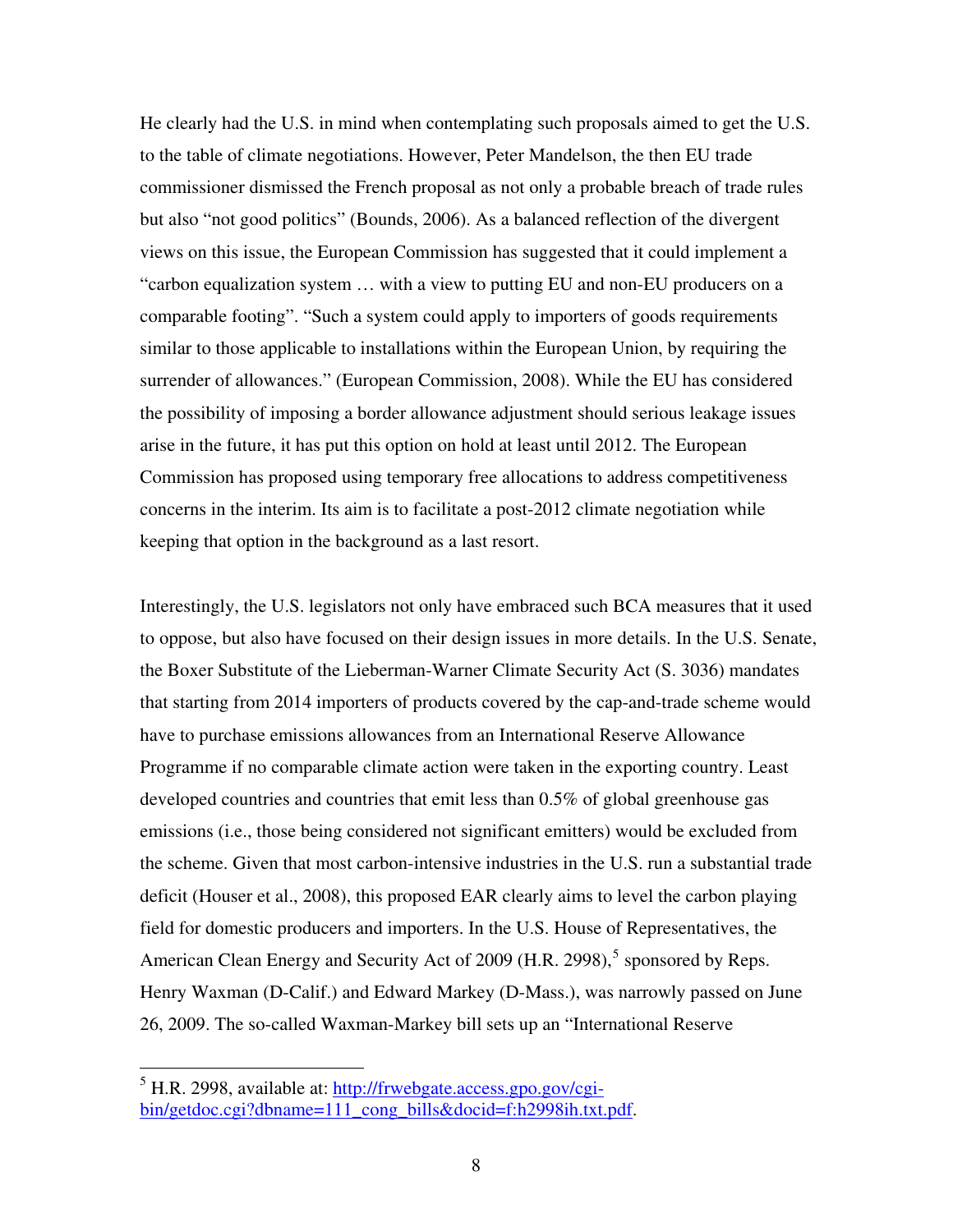Allowance Program" whereby U.S. importers of primary emission-intensive products from countries having not taken "greenhouse gas compliance obligations commensurate with those that would apply in the United States" would be required to acquire and surrender carbon emissions allowances. The EU by any definition would pass this comparability test, because it has taken under the Kyoto Protocol and is going to take in its follow-up regime much more ambitious climate targets than U.S.. Because all other remaining Annex 1 countries but the U.S. have accepted mandatory emissions targets under the Kyoto Protocol, these countries would likely pass the comparability test as well, which exempts them from EAR under U.S. cap-and-trade regime. While France targeted the American goods, the U.S. EAR clearly targets major emerging economies, such as China and India.

#### **3. WTO scrutiny of U.S. Congressional climate bills**

The import emissions allowance requirement was a key part of the Lieberman-Warner Climate Security Act of 2008, and will re-appear again as the U.S. Senate starts writing, debates and votes its own version of a climate change bill later this year after the U.S. House of Representatives narrowly passed the Waxman-Markey bill. Moreover, concerns raised in the Lieberman-Warner bill seem to have provided references to writing relevant provisions in the Waxman-Markey bill to deal with the competitiveness concerns. For these reasons, I start with the Lieberman-Warner bill.

A proposal first introduced by the International Brotherhood of Electrical Workers (IBEW) and American Electric Power (AEP) in early 2007 would require importers to acquire emission allowances to cover the carbon content of certain products from countries that do not take climate actions comparable to that of the U.S. (Morris and Hill, 2007). The original version of the Lieberman-Warner bill incorporated this mechanism, threatening to punish energy-intensive imports from developing countries by requiring importers to obtain emission allowance, but only if they had not taken comparable actions by 2020, eight years after the effective start date of a U.S. cap-and-trade regime begins. It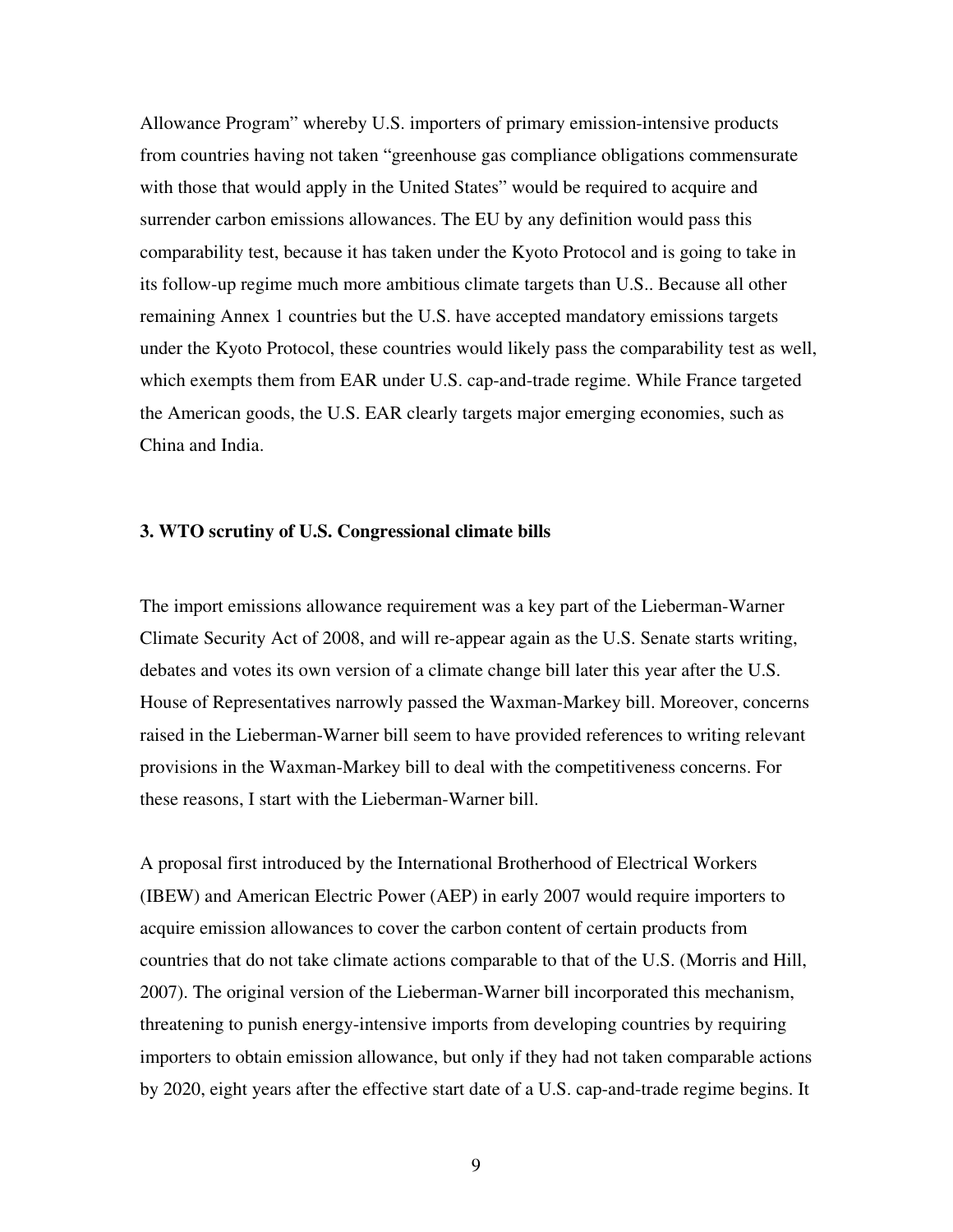was argued that the inclusion of trade provisions would give the U.S. additional diplomatic leverage to negotiate multilaterally and bilaterally with other countries on comparable climate actions. Should such negotiations not succeed, such trade provisions would provide a means of leveling the carbon playing field between American energyintensive manufacturers and their competitors in countries not taking comparable climate actions. Not only would the bill have imposed an import allowance purchase requirement too quickly, it would have also dramatically expanded the scope of punishment: almost any manufactured product would potentially have qualified. If strictly implemented, such a provision would pose an insurmountable hurdle for developing countries (The Economist, 2008).

It should be emphasized that the aim of including trade provisions is to facilitate negotiations while keeping open the possibility of invoking trade measures as a last resort. The latest version of the Lieberman-Warner bill has brought the deadline forward to 2014 to gain business and union backing.<sup>[6](#page-10-0)</sup> The inclusion of trade provisions might be considered the "price" of passage for any U.S. legislation capping its greenhouse gas emissions. Put another way, it is likely that no climate legislation can move through U.S. Congress without dealing with the issue of trade provisions. An important issue on the table is the length of the grace period to be granted to developing countries. While many factors need to be taken into consideration here (Haverkamp, 2008), further bringing forward the imposition of allowance requirements to imports is rather unrealistic, given the already very short grace period ending 2019 in its original version. It should be noticed that the Montreal Protocol on Substances that Deplete the Ozone Layer grants developing countries a grace period of 10 years (Zhang, 2000). Given that the scope of economic activities affected by a climate regime is several orders of magnitude larger than those covered by the Montreal Protocol, if legislation incorporates border adjustment measures (put the issue of their WTO consistency aside), in my view, they should not be invoked at least 10 years after mandatory U.S. emission targets take effect.

<span id="page-10-0"></span> $6$  This is in line with the IBEW/AEP proposal, which requires U.S. importers to submit allowances to cover the emissions produced during the manufacturing of those goods two years after U.S. starts its trade-and-cap program (McBroom, 2008).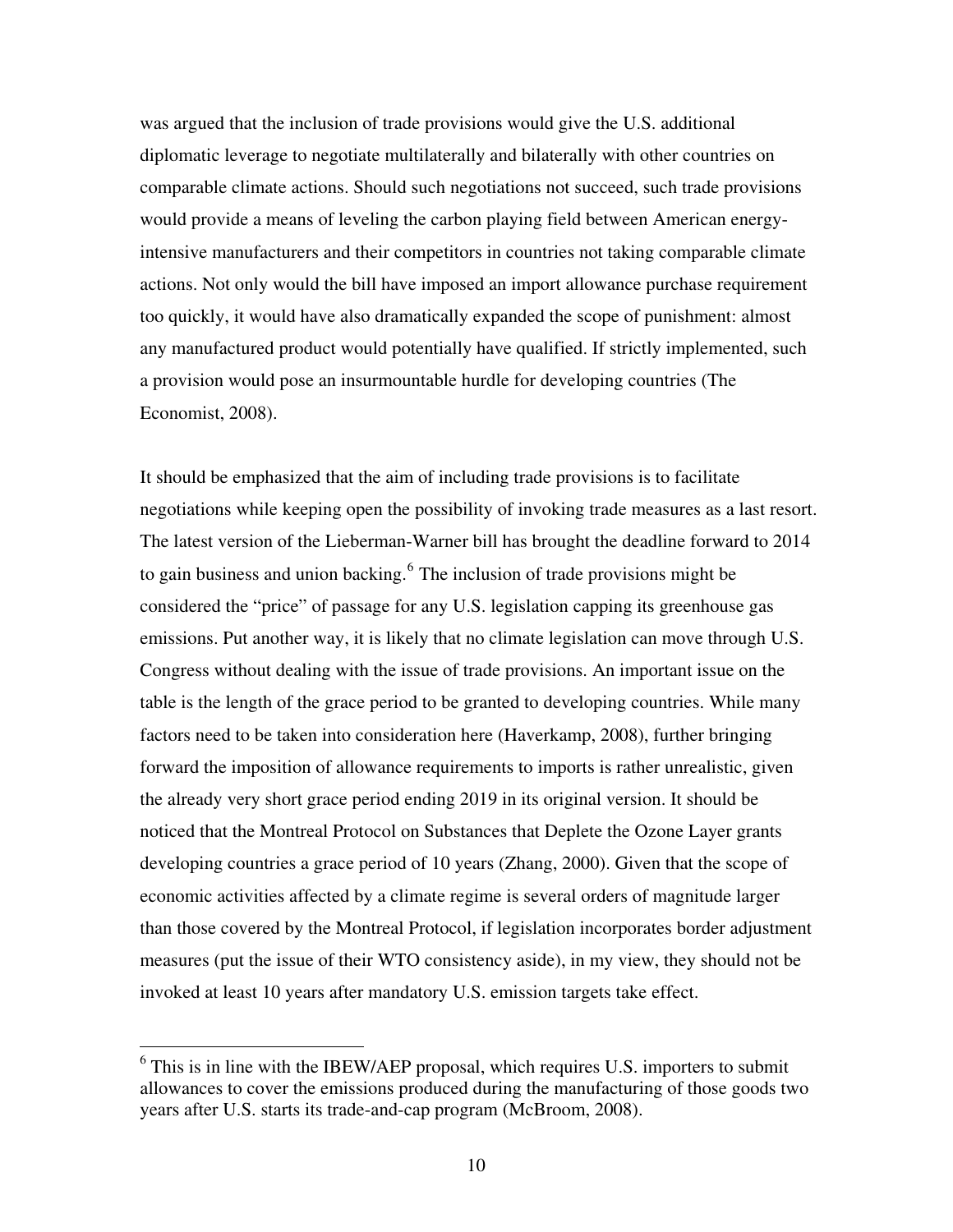Moreover, unrealistically shortening the grace period granted before resorting to the trade provisions would increase uncertainty of whether the measure would withstand a challenge by U.S. trading partners before the WTO. As the ruling in the Shrimp-Turtle dispute indicates (see Box 2), for a trade measure to be considered WTO-consistent, a period of good-faith efforts to reach agreements among the countries concerned is needed before imposing such trade measures. Put another way, trade provisions should be preceded by major efforts to negotiate with partners within a reasonable timeframe. Furthermore, developing countries need reasonable time to develop and operate national climate policies and measures. Take the establishment of an emissions trading scheme as a case in point. Even for the U.S.  $SO<sub>2</sub>$  Allowance Trading Program, the entire process from the U.S. Environmental Protection Agency beginning to compile the data for its allocation database in 1989 to publishing its final allowance allocations in March 2003 took almost four years. For the first phase of the EU Emissions Trading Scheme, the entire process took almost two years from the EU publishing the Directive establishing a scheme for greenhouse gas emission allowance trading on 23 July 2003 to it approving the last national allocation plan for Greece on 20 June 2005. For developing countries with very weak environmental institutions and that do not have dependable data on emissions, fuel uses and outputs for installations, this allocation process is expected to take much longer than what experienced in the U.S. and the EU (Zhang, 2007b).

# **Box 1 Core WTO principles**

GATT Article 1 ('most favored nation' treatment): WTO members not allowed to discriminate against like imported products from other WTO members

GATT Article III ('national treatment'): Domestic and like imported products treated identically, including any internal taxes and regulations

GATT Article XI ('elimination of quantitative restrictions'): Forbids any restrictions (on other WTO members) in the form of bans, quotas or licenses

#### GATT Article XX

"Subject to the requirement that such measures are not applied in a manner which would constitute a means of arbitrary or unjustifiable discrimination between countries where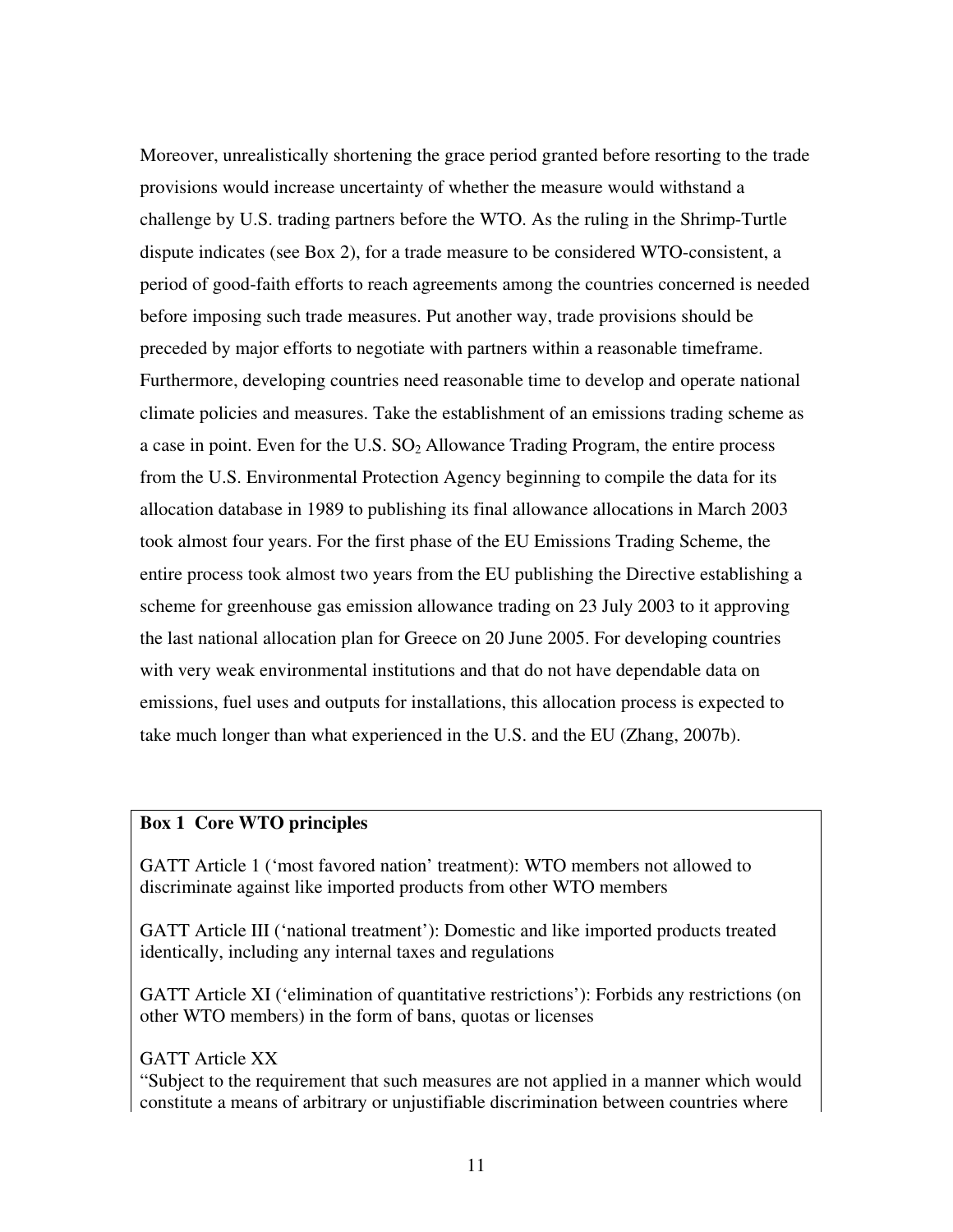the same conditions prevail, or a disguised restriction on international trade, nothing in this Agreement shall be constructed to prevent the adoption or enforcement by any contracting party of measures…

(b) **necessary** to protect human, animal or plant life or health; …

 (g) **relating to** the conservation of exhaustible natural resources if such measures are made effective in conjunction with restrictions on domestic production or consumption; ..."

The **threshold for (b) is higher than for (g)**, because, in order to fall under (b), the measure must be "necessary", rather than merely "relating to" under (g).

## **Box 2 Implications of the findings of WTO the shrimp-turtle dispute**

To address the decline of sea turtles around the world, in 1989 the U.S. Congress enacted Section 609 of Public Law 101-162 to authorize embargoes on shrimp harvested with commercial fishing technology harmful to sea turtles. The U.S. was challenged in the WTO by India, Malaysia, Pakistan and Thailand in October 1996, after embargoes were leveled against them. The four governments challenged this measure, asserting that the U.S. could not apply its laws to foreign process and production methods. A WTO Dispute Settlement Panel was established in April 1997 to hear the case. The Panel found that the U.S. failed to approach the complainant nations in serious multilateral negotiations before enforcing the U.S. law against those nations. The Panel held that the U.S. shrimp embargo was a class of measures of processes-and-production-methods type and had a serious threat to the multilateral trading system because it conditioned market access on the conservation policies of foreign countries. Thus, it cannot be justified under GATT Article XX. However, the WTO Appellate Body overruled the Panel's reasoning. The Appellate Body held that a WTO member requires from exporting countries compliance, or adoption of, certain policies prescribed by the importing country does not render the measure inconsistent with the WTO obligation. Although the Appellate Body still found that the U.S. shrimp embargo was not justified under GATT Article XX, the decision was not on ground that the U.S. sea turtle law itself was not inconsistent with GATT. Rather, the ruling was on ground that the application of the law constituted "arbitrary and unjustifiable discrimination" between WTO members (WTO, 1998). The WTO Appellate Body pointed to a 1996 regional agreement reached at the U.S. initiation, namely the Inter-American Convention on Protection and Conservation of Sea Turtles, as evidence of the feasibility of such an approach (WTO, 1998; Berger, 1999). Here, the Appellate Body again advanced the standing of multilateral environmental treaties (Zhang, 2004; Zhang and Assunção, 2004). Thus, it follows that this trade dispute under the WTO may have been interpreted as a clear preference for actions taken pursuant to multilateral agreements and/or negotiated through international cooperative arrangements, such as the Kyoto Protocol and its successor. However, this interpretation should be with great caution, because there is no doctrine of *stare decisis* (namely, "to stand by things decided") in the WTO; the GATT/WTO panels are not bound by previous panel decisions (Zhang and Assunção, 2004).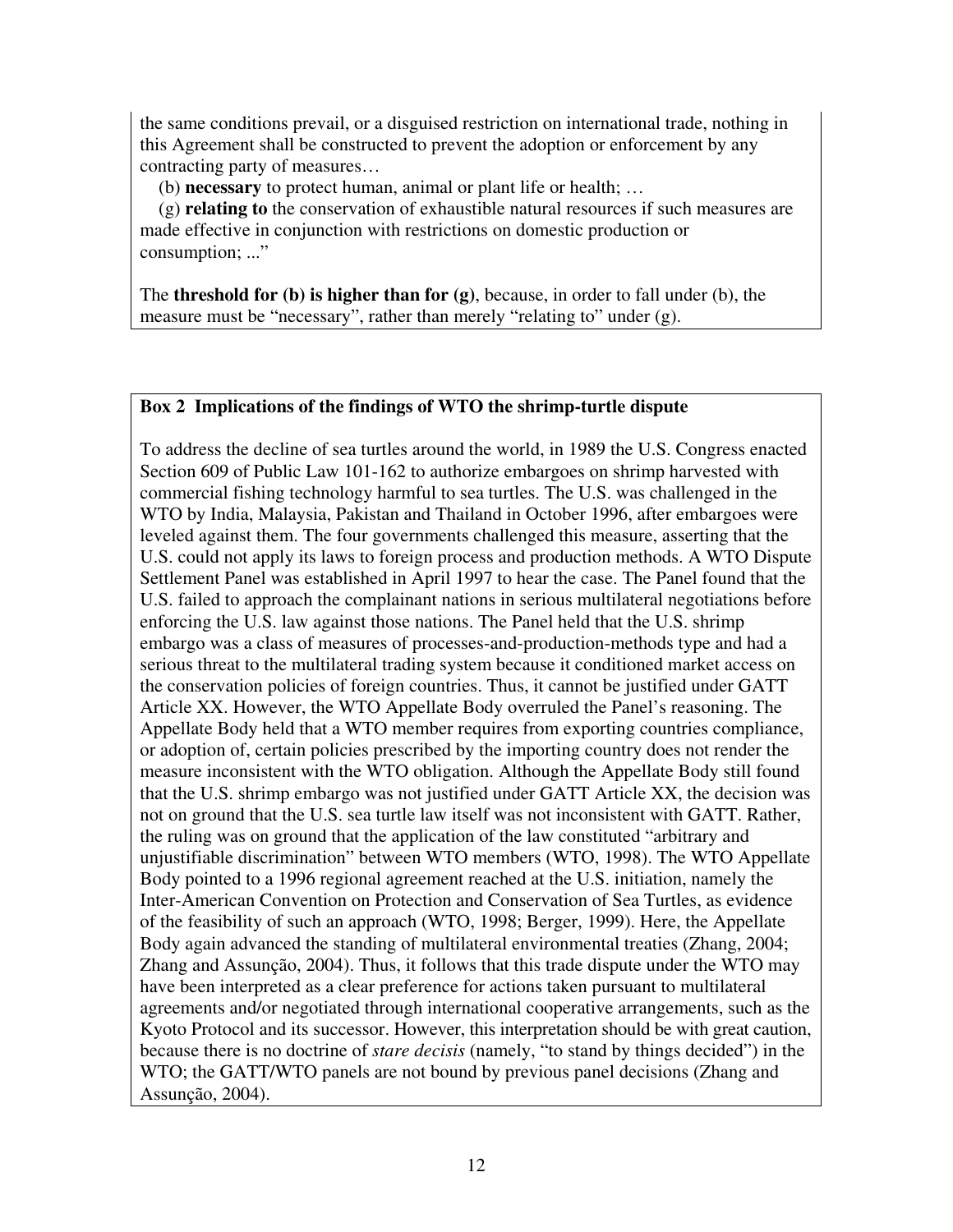Moreover, the WTO Shrimp-Turtle dispute settlement has a bearing on the ongoing discussion on the "comparability" of climate actions in a post-2012 climate change regime. The Appellate Body found that when the U.S. shifted its standard from requiring measures essentially the same as the U.S. measures to "the adoption of a program *comparable* in effectiveness", this new standard would comply with the WTO disciplines (WTO, 2001, paragraph 144). Some may view that this case opens the door for U.S. climate legislation that bases trade measures on an evaluation of the comparability of climate actions taken by other trading countries. Comparable action can be interpreted as meaning action comparable in effect as the "*comparable* in effectiveness" in the Shrimp-Turtle dispute. It can also be interpreted as meaning "the comparability of efforts". The Bali Action Plan adopts the latter interpretation, using the terms comparable as a means of ensuring that developed countries undertake commitments comparable to each other (Zhang, 2009a).

In the case of a WTO dispute, the question will arise whether there are any alternatives to trade provisions that could be reasonably expected to fulfill the same function but are not inconsistent or less inconsistent with the relevant WTO provisions. Take the GATT Thai cigarette dispute as a case in point. Under Section 27 of the Tobacco Act of 1966, Thailand restricted imports of cigarettes and imposed a higher tax rate on imported cigarettes when they were allowed on the three occasions since 1966, namely in 1968-70, 1976 and 1980. After consultations with Thailand failed to lead to a solution, the U.S. requested in 1990 the Dispute Settlement Panel to rule on the Thai action on the grounds that it was inconsistent with Article XI:1 of the General Agreement; was not justified by the exception under Article  $XI(2(c))$ , because cigarettes were not an agricultural or fisheries product in the meaning of Article XI:1; and was not justified under Article XX(b) because the restrictions were not necessary to protect human health, i.e. controlling the consumption of cigarettes did not require an import ban. The Dispute Settlement Panel ruled against Thailand. The Panel found that Thailand had acted inconsistently with Article XI:1 for having not granted import licenses over a long period of time. Recognizing that XI:2(c) allows exceptions for fisheries and agricultural products if the restrictions are necessary to enable governments to protect farmers and fishermen who, because of the perishability of their produce, often could not withhold excess supplies of the fresh product from the market, the Panel found that cigarettes were not "like" the fresh product as leaf tobacco and thus were not among the products eligible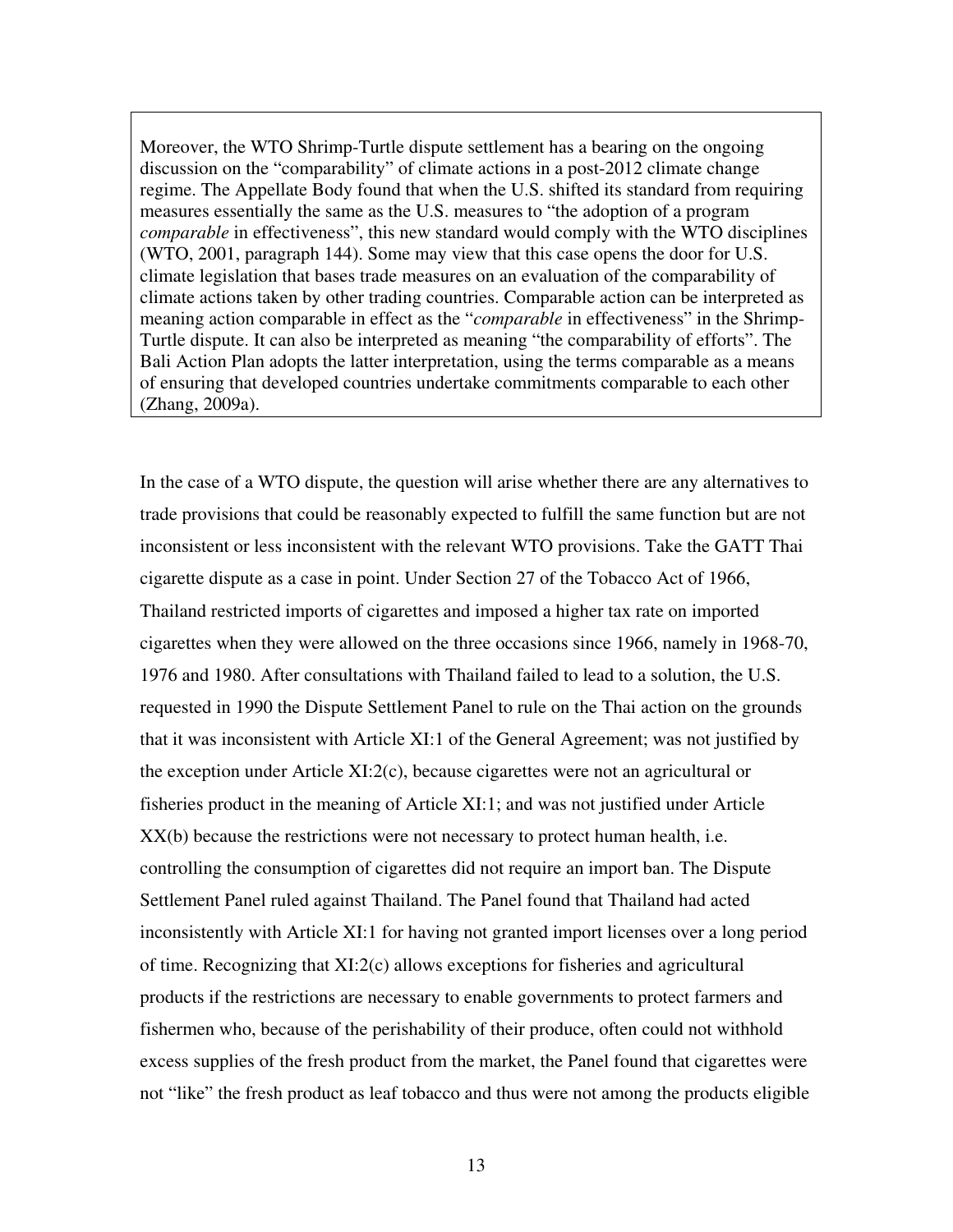for import restrictions under Article XI:2(c). Moreover, the Panel acknowledged that Article XX(b) allowed contracting parties to give priority to human health over trade liberalization. The Panel held the view that the import restrictions imposed by Thailand could be considered to be "necessary" in terms of Article XX(b) only if there were no alternative measure consistent with the General Agreement, or less inconsistent with it, which Thailand could reasonably be expected to employ to achieve its health policy objectives. However, the Panel found the Thai import restriction measure not necessary because Thailand could reasonably be expected to take strict, non-discriminatory labelling and ingredient disclosure regulations and to ban all the direct and indirect advertising, promotion and sponsorship of cigarettes to ensure the quality and reduce the quantity of cigarettes sold in Thailand. These alternative measures are considered WTOconsistent to achieve the same health policy objectives as Thailand now pursues through an import ban on all cigarettes whatever their ingredients (GATT, 1990). Simply put, in the GATT Thai cigarette dispute, the Dispute Settlement Panel concluded that Thailand had legitimate concerns with health but it had measures available to it other than a trade ban that would be consistent with the General Agreement on Tariffs and Trade (e.g. bans on advertising) (GATT, 1990).

Indeed, there are alternatives to resorting to trade provisions to protect the U.S. tradesensitive, energy-intensive industries during a period when the U.S. is taking good-faith efforts to negotiate with trading partners on comparable actions. One way to address competitiveness concerns is to initially allocate free emission allowances to those sectors vulnerable to global competition, either totally or partially.<sup>[7](#page-14-0)</sup> Bovenberg and Goulder (2002) found that giving out about 13% of the allowances to fossil fuel suppliers freely instead of auctioning in an emissions trading scheme in the U.S. would be sufficient to prevent their profits with the emissions constraints from falling in comparison with those without the emissions constraints.

<span id="page-14-0"></span><sup>&</sup>lt;sup>7</sup> To be consistent with the WTO provisions, foreign producers could arguably demand the same proportion of free allowances as U.S. domestic producers in case they are subject to border adjustments.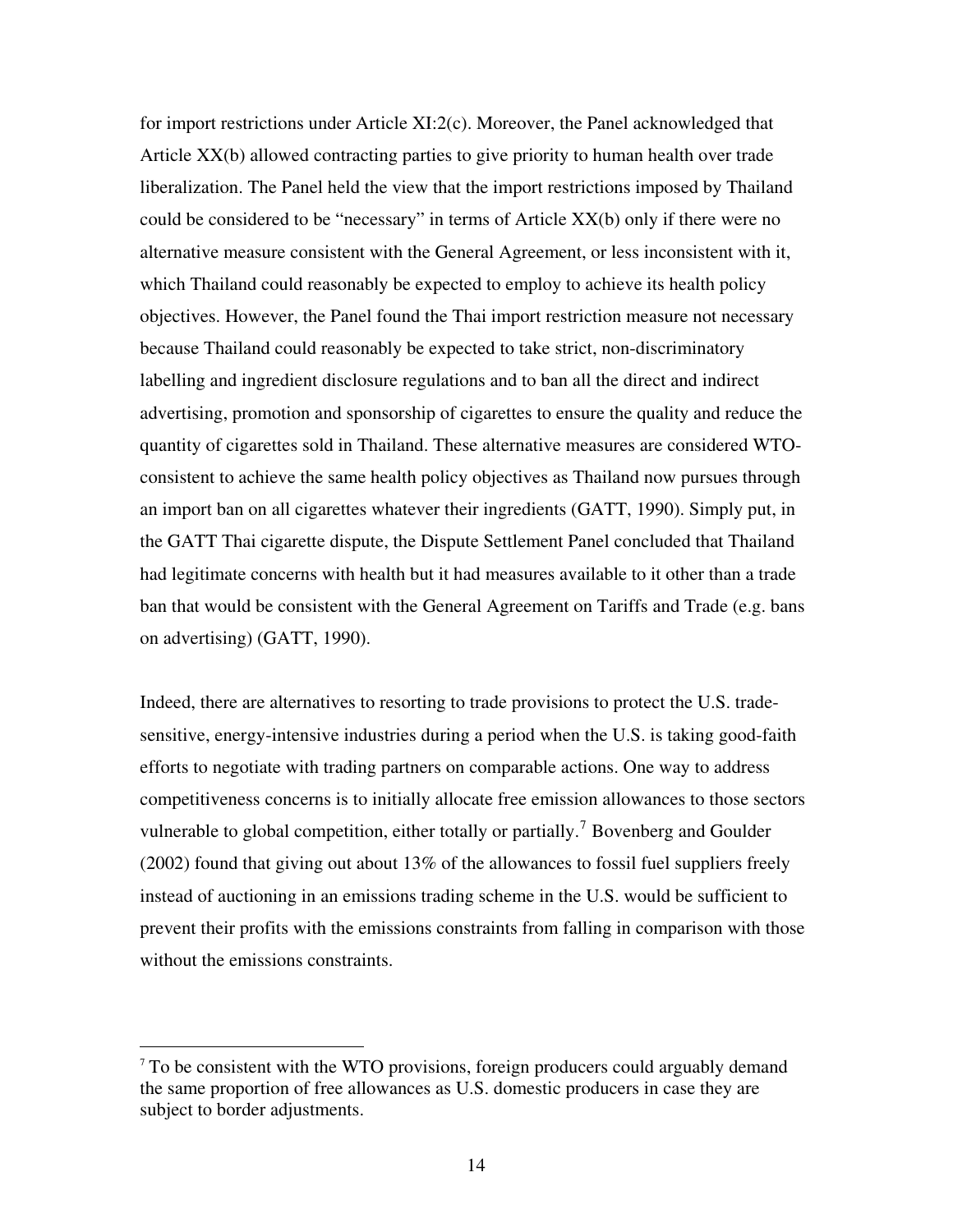There is no disagreement that the allocation of permits to emissions sources is a politically contentious issue. Grandfathering, at least partially grandfathering, helps these well-organized, politically highly-mobilized industries or sectors to save considerable expenditures and thus increases the political acceptability of an emissions trading scheme, although it leads to a higher economic cost than a policy where the allowances are fully auctioned.<sup>[8](#page-15-0)</sup> That explains why the sponsors of the American Clean Energy and Security Act of 2009 had to make a compromise amending it to auction only 15% of the emission permits instead of the initial proposal for auctioning all the emission permits in a proposed cap-and-trade regime in order for it to pass the U.S. House of Representatives Energy and Commerce Committee in May 2009. However, it should be pointed out that although grandfathering is thought of as giving implicit subsidies to these sectors, grandfathering is less trade-distorted than the exemptions from carbon taxes (Zhang, 1998 and 1999), which means that partially grandfathering is even less trade-distorted than the exemptions from carbon taxes. To understand their difference, it is important to bear in mind that grandfathering itself also implies an opportunity cost for firms receiving permits: what matters here is not how firms get your permits, but what firms can sell them for - that is what determines opportunity cost. Thus, even if permits are awarded gratis, firms will value them at their market price. Accordingly, the prices of energy will adjust to reflect the increased scarcity of fossil fuels. This means that regardless of whether emissions permits are given out freely or are auctioned by the government, the effects on energy prices are expected to be the same, although the initial ownership of emissions permits differs among different allocation methods. As a result, relative prices

<span id="page-15-0"></span><sup>&</sup>lt;sup>8</sup> In a second-best setting with pre-existing distortionary taxes, if allowances are auctioned, the revenues generated can then be used to reduce pre-existing distortionary taxes, thus generating overall efficiency gains. Parry et al. (1999), for example, show that the costs of reducing U.S. carbon emissions by 10% in a second-best setting with preexisting labor taxes are five times more costly under a grandfathered carbon permits case than under an auctioned case. This is because the policy where the permits are auctioned raises revenues for the government that can be used to reduce pre-existing distortionary taxes. By contrast, in the former case, no revenue-recycling effect occurs, since no revenues are raised for the government. However, the policy produces the same taxinteraction effect as under the latter case, which tends to reduce employment and investment and thus exacerbates the distortionary effects of pre-existing taxes (Zhang, 1999).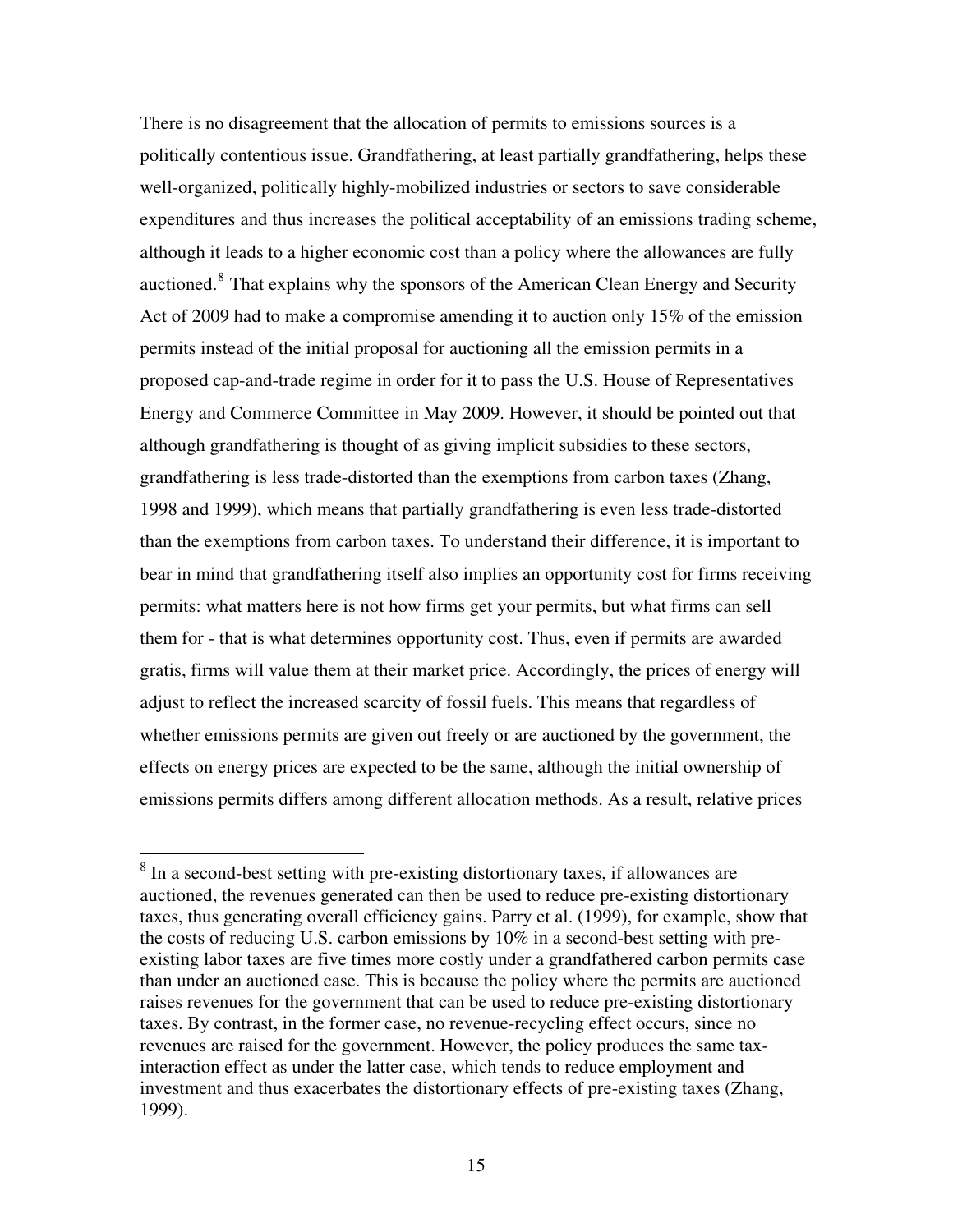of products will not be distorted relative to their pre-existing levels and switching of demands towards products of those firms whose permits are awarded gratis (the so-called substitution effect) will not be induced by grandfathering. This makes grandfathering different from the exemptions from carbon taxes. In the latter case, there exist substitution effects (Zhang, 1998 and 1999). For example, the Commission of the European Communities (CEC) proposal for a mixed carbon and energy tax<sup>[9](#page-16-0)</sup> provides for exemptions for the six energy-intensive industries (i.e., iron and steel, non-ferrous metals, chemicals, cement, glass, and pulp and paper) from coverage of the CEC tax on grounds of competitiveness. This not only reduces the effectiveness of the CEC tax in achieving its objective of reducing  $CO<sub>2</sub>$  emissions, but also makes the industries, which are exempt from paying the CEC tax, improve their competitive position in relation to those industries which are not. Therefore, there will be some switching of demand towards the products of these energy-intensive industries, which is precisely the reaction that such a tax should avoid (Zhang, 1997).

The import allowance requirement approach would distinguish between two otherwise physically identical products on the basis of climate actions in place in the country of origin. This discrimination of like products among trading nations would constitute a prima facie violation of WTO rules. To pass WTO scrutiny of trade provisions, the U.S. is likely to make reference to the health and environmental exceptions provided under GATT Article XX (see Box 1). This Article itself is the exceptions that authorize governments to employ otherwise GATT-illegal measures when such measures are necessary to deal with certain enumerated public policy problems. The GATT panel in Tuna/Dolphin II concluded that Article XX does not preclude governments from pursuing environmental concerns outside their national territory, but such extra-

<span id="page-16-0"></span> $\frac{9}{9}$  As part of its comprehensive strategy to control CO<sub>2</sub> emissions and increase energy efficiency, a carbon/energy tax has been proposed by the CEC. The CEC proposal is that member states introduce a carbon/energy tax of US\$ 3 per barrel oil equivalent in 1993, rising in real terms by US\$ 1 a year to US\$ 10 per barrel in 2000. After the year 2000 the tax rate will remain at US\$ 10 per barrel at 1993 prices. The tax rates are allocated across fuels, with 50% based on carbon content and 50% on energy content (Zhang, 1997).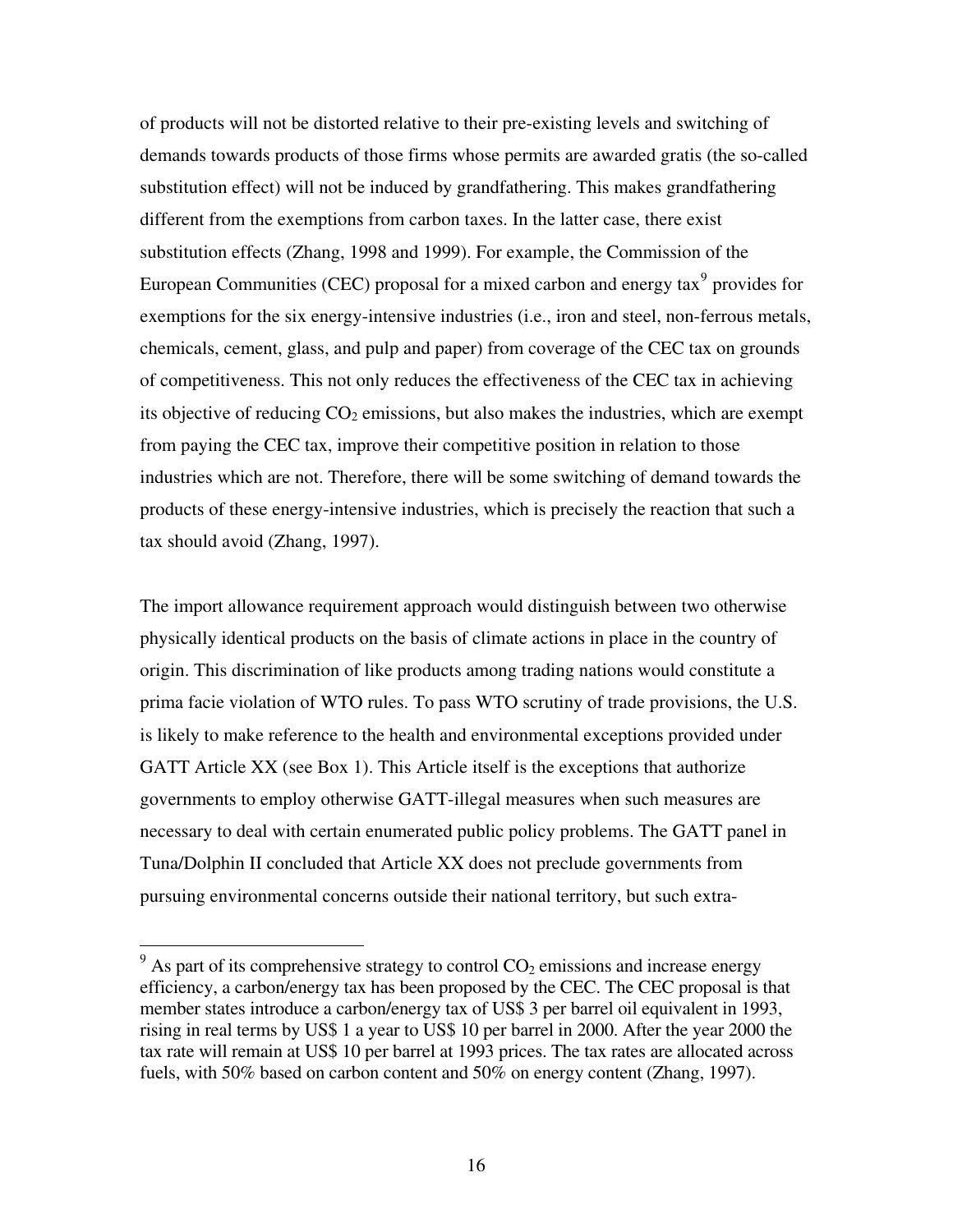jurisdictional application of domestic laws would be permitted only if aimed *primarily* (emphasis added) at having a conservation or protection effect (GATT, 1994; Zhang, 1998). The capacity of the planet's atmosphere to absorb greenhouse gas emissions without adverse impacts is an 'exhaustible natural resource'. Thus, if countries take measures on their own including extra-jurisdictional application *primarily* to prevent the depletion of this 'exhaustible natural resource', such measures will have a good justification under GATT Article XX. Along this reasoning, if the main objective of trade provisions is to protect the environment by requiring other countries to take actions comparable to that of the U.S., then mandating importers to purchase allowances from the designated special international reserve allowance pool to cover the carbon emissions associated with the manufacture of that product is debatable. To increase the prospects for a successful WTO defense, I think that trade provisions can refer to the designated special international reserve allowance pool, but may not do without adding "or equivalent". This will allow importers to submit equivalent emission reduction units that are not necessarily allowances but are recognized by international treaties to cover the carbon contents of imported products.

Clearly, these concerns raised in the Lieberman-Warner bill have shaped relevant provisions in the Waxman-Markey bill to deal with the competitiveness and leakage concerns. Accordingly, the Waxman-Markey bill has avoided all the aforementioned controversies raised in the Lieberman-Warner bill. Unlike the EAR in the Lieberman-Warner bill which focuses exclusively on imports into the U.S., but does nothing to address the competitiveness of U.S. exports in foreign markets, the Waxman-Markey bill included both rebates for few energy-intensive, trade-sensitive sectors $^{10}$  $^{10}$  $^{10}$  and free emission allowances to help not to put U.S. manufacturers at a disadvantage relative to overseas competitors. Unlike the Lieberman-Warner bill in the U.S. Senate, the Waxman-Markey bill also gives China, India and other major developing nations time to ena ct their climate-friendly measures. Under the Waxman-Markey bill, the International Reserve Allowance Program may not begin before January 1, 2025. The U.S. President

<span id="page-17-0"></span><sup>&</sup>lt;sup>10</sup> See Genasci (2008) for discussion on complicating issues related to how to rebase exports under a trade-and-cap regime.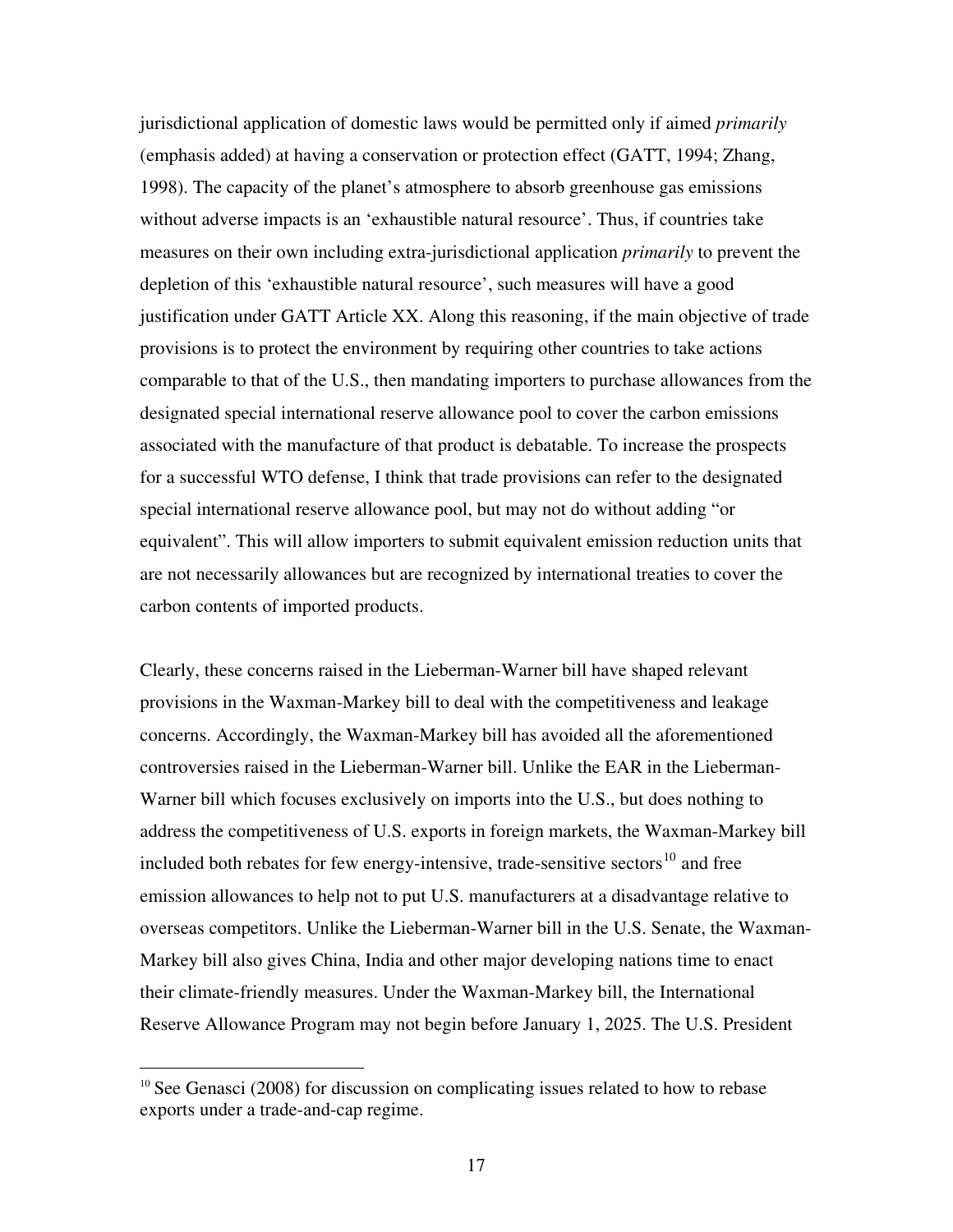may only implement an International Reserve Allowance Program for sectors producing primary products. While the bill called for a "carbon tariff" on imports, it very much framed that measures as a last resort that a U.S. president could impose at his or her discretion regarding border adjustments or tariffs. However, in the middle of the night before the vote on June 26, 2009, a provision was inserted in this House bill that re quires the President, starting in 2020, to impose a border adjustment - or tariffs - on certain goods from countries that do not act to limit their greenhouse gas emissions. The President can waive the tariffs only if he receives explicit permission from U.S. Cong ress (Broder, 2009). The last-minute changes in the bill changed a Presidential long-term back-up option to a requirement that the President put such tariffs in place under the specified conditions. Such changes significantly changed the spirit of the bill, m oving it considerably closer to risky protectionism. While praising the passage of the House bill as an "extraordinary first step," President Obama opposed to a trade provision in that bill.<sup>[11](#page-18-0)</sup> The carbon tariff proposals have also drawn fierce criticism from China and India. Without specific reference to the U.S. or the Waxman-Markey bill, China's Ministry of Commerce said in a statement posted on its website that proposals to impose "carbon tariffs" on imported products will violate the rules of the World Trade Organization. That would enable developed countries to "resort to trade in the name of protecting the environment". The carbon tariff proposal runs against the principle of "common but differentiated responsibilities", the spirit of the Kyoto Protocol. This will not help strengthen confidence that the international community can cooperate to handle the (economic) crisis, it also will not help any country's endeavors during the climate change negotiations, and China is strongly opposed to it (MOC of China, 2009).

#### **4. Ineffective inducement and methodological challenges**

<span id="page-18-0"></span> $11$  President Obama was quoted as saying that "At a time when the economy worldwide is still deep in [recession](http://topics.nytimes.com/top/reference/timestopics/subjects/r/recession_and_depression/index.html?inline=nyt-classifier) and we've seen a significant drop in global trade, I think we have to be very careful about sending any protectionist signals out there. I think there may be other ways of doing it than with a tariff approach." (Broder, 2009).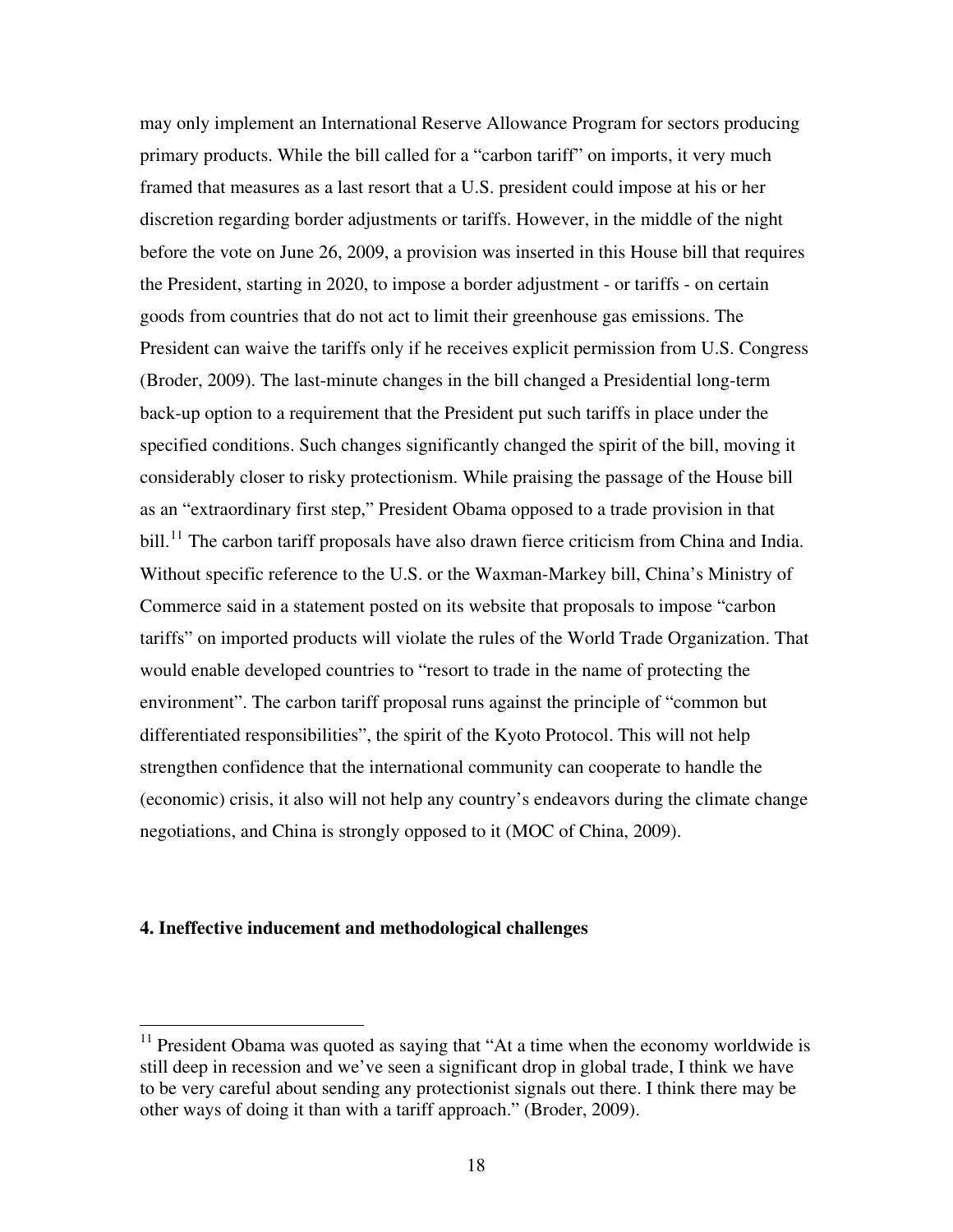Proponents of an EAR argue that such a threat would be effective as an inducement for major emerging economies to take on such level of climate actions that U.S. legislations aim. However, this is questionable. The EAR under the proposed U.S. cap-and-trade regime would not apply to all imports. Rather, it would specifically target those primary emission-intensive products, such as steel, aluminium, and cement. Indeed, China has become a key producer of these primary products, accounting for 36% of global steel production, 32% of global aluminium production and over 50% of global cement production in 2007. The logic for the threat of EAR lies that such threat of losing market access for these products would be enough to jawbone China to take climate actions that it would otherwise not. However, the problem with this logic is that China's burgeoning supply of these carbon-intensive products is not mainly destined for export. Rather, they are *made in China for China,* going primarily to meet Chinese own demand. As the world's largest steel export, China only exported 2% of its steel production to the EU and less than 1% to the U.S. in 2007. As the world's largest cement producer and exporter, China consumed 97% of its cement domestically, and exported less than  $1\%$  of its production to the U.S. in 2007 (Houser, 2008; Houser et al., 2008). Even if EAR is implemented jointly with the EU, it has little leverage effect on China because China is unlikely to raise the cost of producing 97% of its output for domestic market in order to protect a market of less than 3% of its production abroad. Moreover, this effect on the targeted country will be further alleviated by re-routing trade flows to deliver the covered products from countries that are not subject to the EAR scheme. With Japan passing the comparability test and thus being exempted from an EAR under the proposed U.S. capand-trade regime, imposing an EAR on Chinese steel, but not on Japanese steel, could make Japanese steel more competitive in the U.S. market than Chinese steel. That could lead Japanese steel makers to sell more steel to the U.S. and Japanese steel consumers to import more from China (Houser et al., 2008). In the end, this neither affects on China nor protects U.S. steel producers.

Besides the issue of WTO consistency and the ineffectiveness of EAR in leveraging developing countries to change behaviors, there will be methodological challenges in implementing an EAR under a cap-and-trade regime, although such practical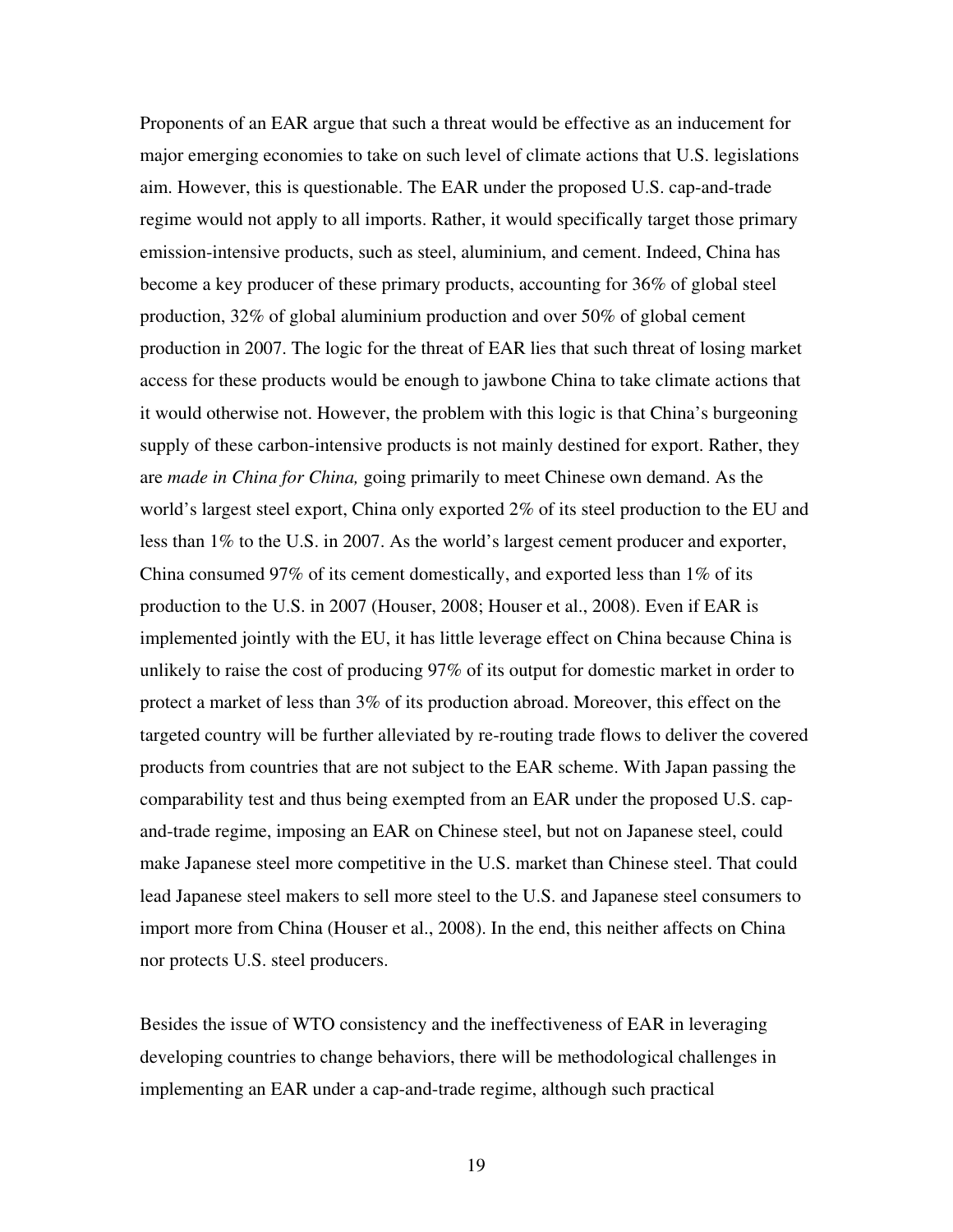implementation issues are secondary concerns. Identifying the appropriate carbon contents embodied in traded products will present formidable technical difficulties, given the wide range of technologies in use around the world and very different energy resource endowments and consumption patterns among countries. In the absence of any information regarding the carbon content of the products from exporting countries, importing countries, the U.S. in this case, could adopt either of the two approaches to overcoming information challenge in practical implementation. One is to prescribe the tax rates for the imported product based on U.S. domestically predominant method of production for a like product, which sets the average embedded carbon content of a particular product (Zhang, 1998; Zhang and Assunção, 2004). This practice is by no means without foundation. For example, the U.S. Secretary of the Treasury has adopted the approach in the tax on imported toxic chemicals under the Superfund Tax (GATT, 1987; Zhang, 1998). Alternative is to set the best available technology (BAT) as the reference technology level and then use the average embedded carbon content of a particular product produced with the BAT in applying border carbon adjustments (Ismer and Neuhoff, 2007). Generally speaking, developing countries will bear a lower cost based on either of the approaches than using the nation-wide average carbon content of imported products for the country of origin, given that less energy-efficient technologies in developing countries produce products of higher embedded carbon contends than those like products produced by more energy-efficient technologies in the U.S. However, to be more defensible, either of the approaches should allow foreign producers to challenge the carbon contents applied to their products to ensure that they will not pay for more than they have actually emitted.

### **5. Concluding remarks**

Now the inclusion of border carbon adjustment measures is widely considered essential to secure passage of any U.S. legislation capping its greenhouse gas emissions. Thus, on the U.S. side, in designing such trade measures, WTO rules need to be carefully scrutinised, and efforts need to be made early on to ensure that the proposed measures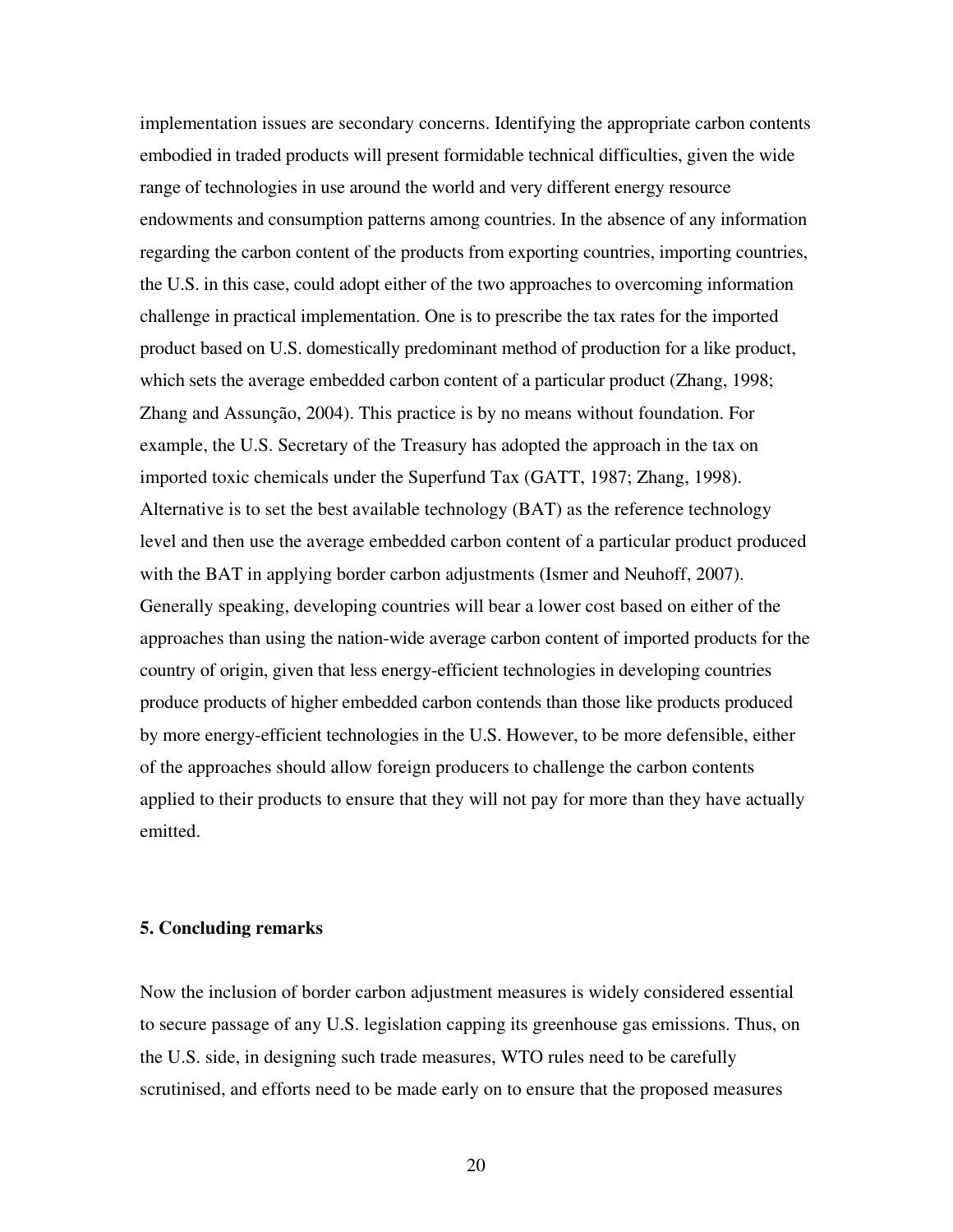comply with them. After all, a conflict between the trade and climate regimes, if it breaks out, helps neither trade nor the global climate. The U.S. needs to explore with its trading partners cooperative sectoral approaches to advancing low-carbon technologies and/or concerted mitigation efforts in a given sector at an international level. Moreover, to increase the prospects for a successful WTO defence of the Waxman-Markey type of border adjustment provision, 1) there should be a period of good faith efforts to reach agreements among the countries concerned before imposing such trade measures; 2) WTO consistency also requires considering alternatives to trade provisions that could be reasonably expected to fulfill the same function but are not inconsistent or less inconsistent with the relevant WTO provisions; and 3) trade provisions can refer to the designated special international reserve allowance pool, but should allow importers to submit equivalent emission reduction units that are recognized by international treaties to cover the carbon contents of imported products.

Meanwhile, being targeted by such border carbon adjustment measures, the major developing countries should make the best use of the forums provided under the UNFCCC to effectively deal with the proposed measures to their advantage (Zhang, 2009b). The Bali Action Plan (BAP) calls for "comparability of efforts" towards climate mitigation actions only among industrialized countries. However, lack of the clearly defined notion on what is comparable has led to diverse interpretations of the concept of comparability. Moreover, there is no equivalent language in the BAP to ensure that developing country actions, whatever might be agreed at Copenhagen, that must also be comparable to those of developed countries. So, some industrialized countries, if not all, have extended the scope of its application beyond industrialized countries themselves, and are considering the term "comparable" as the standard by which to assess the efforts made by all their trading partners in order to decide on whether to impose unilateral trade measures to address their own competitiveness concerns. Such lack of the common understanding will lead one country to define whether other countries have made comparative efforts to its own. This can hardly be objective, and in turn leads one country to misuse unilateral trade measures against other trading partners to address its own competitiveness concerns.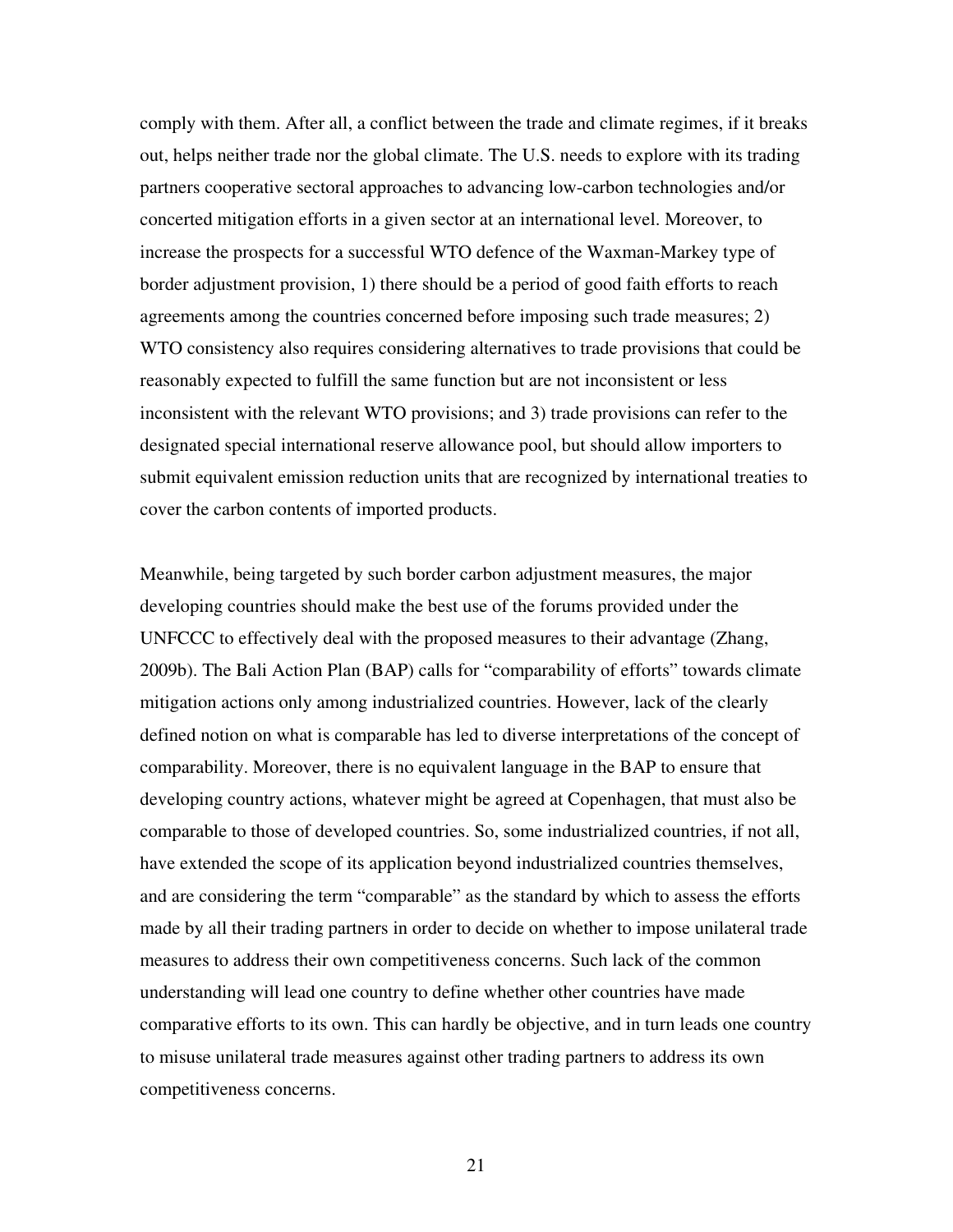This is not hypothetical. Rather, it is very real as the Lieberman-Warner bill in the U.S. Senate and the Waxman-Markey bill in the U.S. House demonstrated. If such measures became law and were implemented, trading partners might choose to challenge U.S. before WTO. A case like this is likely, given that both the top Chinese official in charge of climate issue and the Brazilian climate ambassador consider the WTO as the proper forum when developing countries are required to purchase emission allowances in the proposed U.S. cap-and-trade regime (Samuelsohn, 2007). This indicates that leading developing countries appear to be comfortable with WTO rules and institutions defending their interests in any dispute that may arise over unilateral trade measures. This is reinforced in the Political Declaration of the Leaders of Brazil, China, India, Mexico and South Africa (the so-called G5) in Sapporo, Japan, July 8, 2008 that "in the negotiations under the Bali Road Map, we urge the international community to focus on the core climate change issues rather than inappropriate issues like competitiveness and trade protection measures which are being dealt with in other forums".

However, the point is that if a case like this really happens before a WTO panel, that panel would likely look to the UNFCCC for guidance on an appropriate standard for the comparability of climate efforts to assess whether that country has followed the international standard when determining comparability. Otherwise, that WTO panel will have no choice but to fall back on the aforementioned Shrimp-Turtle jurisprudence (see Box 2), and would be influenced by the fear of the political fall out from overturning U.S. unilateral trade measures in its domestic climate legislation. If the U.S. measures were allowed to stand, that would undermine the UNFCCC's legitimacy in setting and distributing climate commitments between its parties (Werksman and Houser, 2008). Therefore, as strongly emphasized in my interview in *New York Times* (Reuters, 2009), there is a clear need within a climate regime to define comparable efforts towards climate mitigation and adaptation to discipline the use of unilateral trade measures at the international level, taking into account differences in their national circumstances, such as current level of development, per capita GDP, current and historical emissions,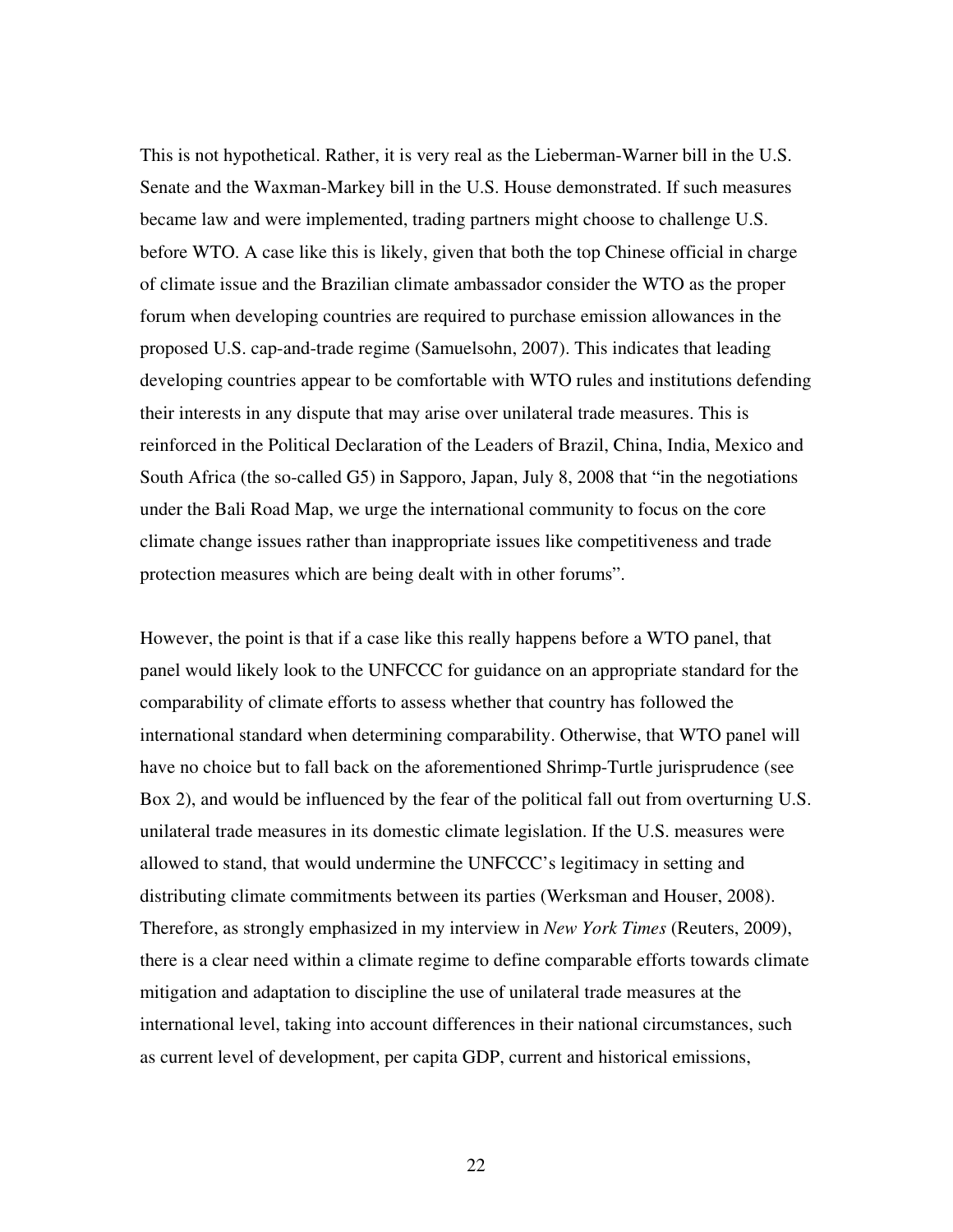emission intensity, and per capita emissions. If well defined, that will provide some reference to WTO panels in examining cases related to comparability issues.

Finally, it should be emphasized that the Waxman-Markey type of border adjustment provision holds out more sticks than carrots to developing countries. If the U.S. and other industrialized countries really want to persuade developing countries to do more to combat climate change, they should first reflect why developing countries are unwilling to and cannot afford to go beyond the aforementioned third option in the first place. That will require industrialized countries to seriously consider developing countries' legitimate demand that industrialized countries need to demonstrate that they have taken the lead in reducing their own greenhouse gas emissions, provide significant funding to support developing country's climate change mitigation and adaptation efforts and to transfer low- or zero-carbon emission technologies at an affordable price to developing countries. Industrialized countries need to provide positive incentives to encourage developing countries to do more. Carrots should serve as the main means. Sticks can be incorporated, but only if they are credible and realistic and serve as a useful supplement to push developing countries to take actions or adopt policies and measures earlier than would otherwise have been the case. At a time when the world community is negotiating a post-2012 climate regime, unrealistic border adjustment measures as exemplified in the Waxman-Markey bill are counterproductive to help to reach such an agreement on comparable climate actions in the post-2012 climate negotiations.

## **References**

Berger, J.R. (1999), Unilateral Trade Measures to Conserve the World's Living Resources: An Environmental Breakthrough for the GATT in the WTO Sea Turtle Case, *Columbia Journal of Environmental Law*, Vol. 24, pp. 355-411.

Bhagwati, J. and P.C. Mavroidis (2007), Is Action against US Exports for Failure to Sign Kyoto Protocol WTO-Legal?, *World Trade Review*, Vol. 6, No. 2, pp. 299-310.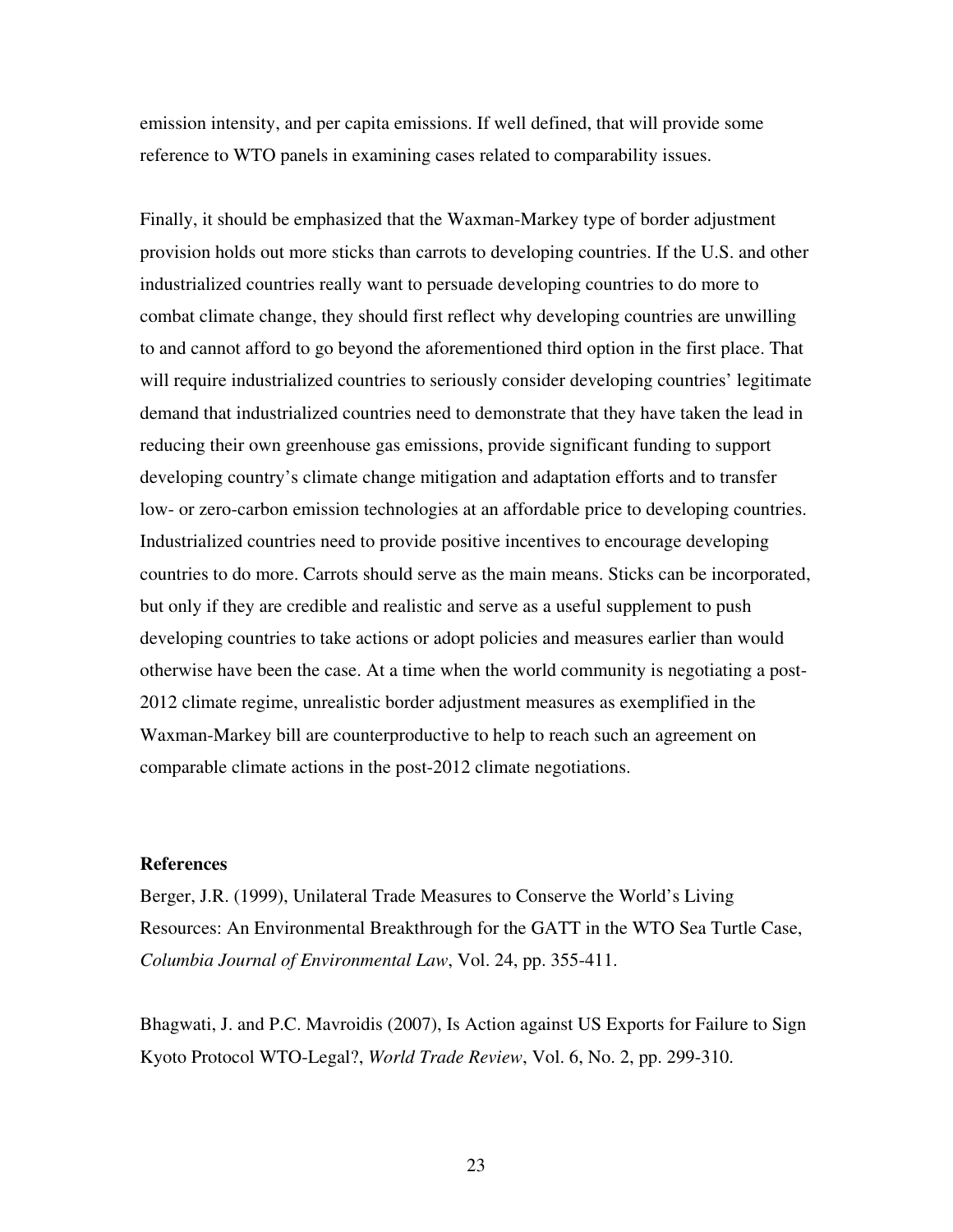Bounds, A. (2006), EU Trade Chief to Reject 'Green' Tax Plan, December 17, *Financial Times,* Available at: [http://www.ft.com/cms/s/0/9dc90f34-8def-11db-ae0e-](http://www.ft.com/cms/s/0/9dc90f34-8def-11db-ae0e-0000779e2340.html?nclick_check=1)[0000779e2340.html?nclick\\_check=1.](http://www.ft.com/cms/s/0/9dc90f34-8def-11db-ae0e-0000779e2340.html?nclick_check=1)

Bovenberg, A.L. and L.H. Goulder (2002), Addressing Industry-Distributional Concerns in U.S. Climate Change Policy, Unpublished manuscript, Department of Economics, Stanford University.

Broder, J. (2009), Obama Opposes Trade Sanctions in Climate Bill, *New York Times*, June 28, Available at: [http://www.nytimes.com/2009/06/29/us/politics/29climate.html?\\_r=2&scp=1&sq=obama](http://www.nytimes.com/2009/06/29/us/politics/29climate.html?_r=2&scp=1&sq=obama%20opposes%20trade%20sanctions&st=cse) [%20opposes%20trade%20sanctions&st=cse.](http://www.nytimes.com/2009/06/29/us/politics/29climate.html?_r=2&scp=1&sq=obama%20opposes%20trade%20sanctions&st=cse)

Charnovitz, S. (2003), Trade and Climate: Potential Conflicts and Synergies, in Pew Center on Global Climate Change*, Beyond Kyoto – Advancing the International Effort Against Climate Change*, pp. 141-170.

European Commission (2008), Proposal for a Directive of the European Parliament and of the Council Amending Directive 2003/87/EC so as to Improve and Extend the Greenhouse Gas Emission Allowance Trading System of the Community, COM(2008) 16 final, Brussels.

Genasci, M. (2008), Border Tax Adjustments and Emissions Trading: the Implications of International Trade Law for Policy Design, *Carbon and Climate Law Review*, Vol. 2, No. 1, pp. 33-42.

General Agreement on Tariffs and Trade (GATT, 1987), United States – Taxes on Petroleum and Certain Imported Substances, Report of the Panel, Adopted on June 17, L/6175, BISD 34S/136, Geneva, Available at:

[http://www.wto.org/english/res\\_e/booksp\\_e/analytic\\_index\\_e/introduction\\_01\\_e.htm.](http://www.wto.org/english/res_e/booksp_e/analytic_index_e/introduction_01_e.htm)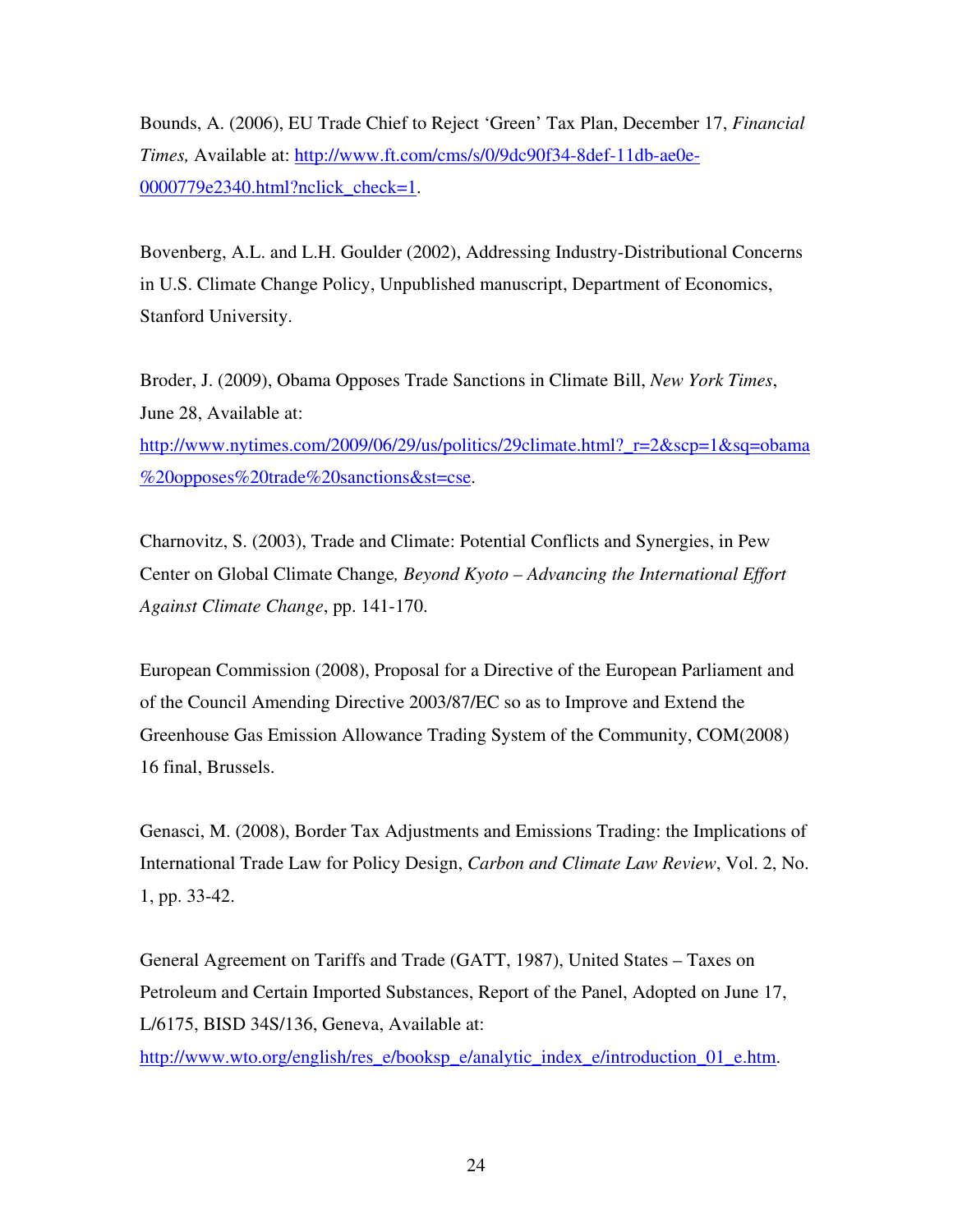General Agreement on Tariffs and Trade (GATT, 1990), Thailand – Restrictions on Importation of and Internal Taxes on Cigarettes, Report of the Panel, DS10/R, Adopted on November 7, BISD 37S/200, Geneva, Available at:

[http://www.wto.org/english/res\\_e/booksp\\_e/analytic\\_index\\_e/introduction\\_01\\_e.htm.](http://www.wto.org/english/res_e/booksp_e/analytic_index_e/introduction_01_e.htm)

General Agreement on Tariffs and Trade (GATT, 1994), United States: Restrictions on the Imports of Tuna, Report of the Panel (not adopted), DS29/R, June 16, Geneva, Available at:

[http://www.wto.org/english/res\\_e/booksp\\_e/analytic\\_index\\_e/introduction\\_01\\_e.htm.](http://www.wto.org/english/res_e/booksp_e/analytic_index_e/introduction_01_e.htm)

Haverkamp, J. (2008), International Aspects of a Climate Change Cap and Trade Program, Testimony before the Committee on Finance, U.S. Senate, February 14, Available at: [http://finance.senate.gov/hearings/testimony/2008test/021408jhtest.pdf.](http://finance.senate.gov/hearings/testimony/2008test/021408jhtest.pdf)

Houser, T. (2008), Carbon Tariffs – Why Trade Sanctions Won't Work, *China Economic Quarterly*, Vol. 12, No. 3, pp. 33-38.

Houser, T., Bradley, R., Childs, B., Werksman, J. and R. Heilmayr (2008), *Leveling The Carbon Playing Field: International Competition and U.S. Climate Policy Design,*  Peterson Institute For International Economics and World Resources Institute, Washington, DC.

Ismer, R., and K. Neuhoff (2007), Border Tax Adjustment: A Feasible Way to Support Stringent Emission Trading, *European Journal of Law and Economics*, Vol. 24, No. 2, pp. 137-164.

McBroom, M. (2008), How the IBEW-UWM-Boilermakers-AEP International Proposal Operates within Climate Legislation, June 17, Available at: [http://www.wita.org/index.php?tg=fileman&idx=viewfile&idf=189&id=4&gr=Y&path=](http://www.wita.org/index.php?tg=fileman&idx=viewfile&idf=189&id=4&gr=Y&path=&file=WITA-+Climate+Change+-+Overview+of+IBEW-AEP+Proposal+(June+17%2C+2008).pdf) [&file=WITA-+Climate+Change+-+Overview+of+IBEW-](http://www.wita.org/index.php?tg=fileman&idx=viewfile&idf=189&id=4&gr=Y&path=&file=WITA-+Climate+Change+-+Overview+of+IBEW-AEP+Proposal+(June+17%2C+2008).pdf)[AEP+Proposal+\(June+17%2C+2008\).pdf.](http://www.wita.org/index.php?tg=fileman&idx=viewfile&idf=189&id=4&gr=Y&path=&file=WITA-+Climate+Change+-+Overview+of+IBEW-AEP+Proposal+(June+17%2C+2008).pdf)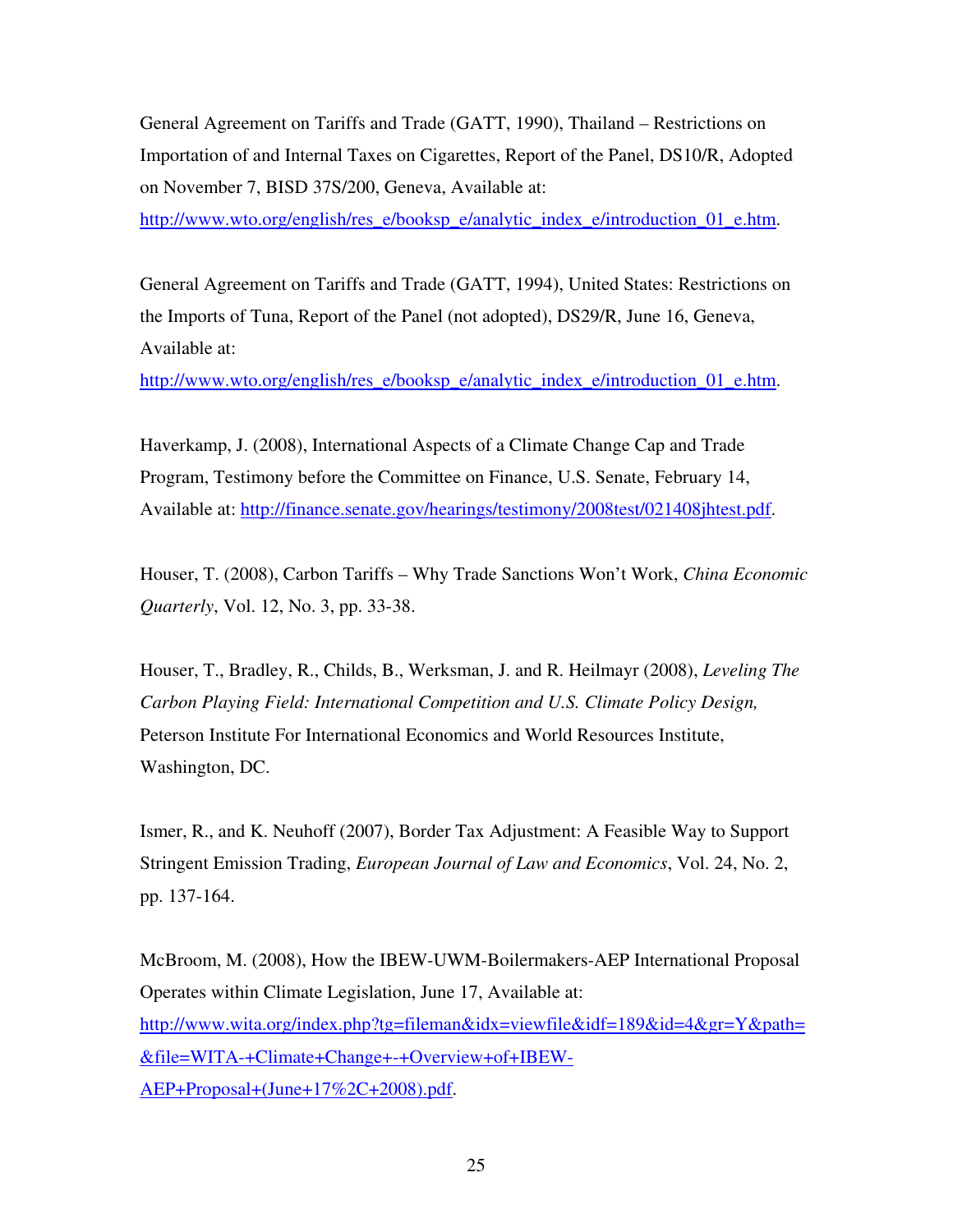Ministry of Commerce of China (MOC of China, 2009), A Statement on "Carbon Tariffs", July 3, Beijing, Available at:

[http://www.mofcom.gov.cn/aarticle/ae/ag/200907/20090706375686.html,](http://www.mofcom.gov.cn/aarticle/ae/ag/200907/20090706375686.html) (in Chinese).

Morris, M.G. and E.D. Hill (2007), Trade is the Key to Climate Change, *The Energy Daily*, Vol. 35, No. 33, February 20.

Parry, Ian W.H., Williams III, R.C. and L.H. Goulder (1999), When Can Carbon Abatement Policies Increase Welfare? The Fundamental Role of Distorted Factor Markets, *Journal of Environmental Economics and Management*, Vol. 37, No. 1, pp. 52- 84.

Reinaud, J. (2008), Issues behind Competitiveness and Carbon Leakage: Focus on Heavy Industry, IEA Information Paper, IEA/OECD, October, Paris.

Reuters (2009), China Says "Carbon Tariffs" Proposals Breach WTO Rules, *New York Times*, July 3, Available at: [http://www.nytimes.com/reuters/2009/07/03/world/international-uk-china](http://www.nytimes.com/reuters/2009/07/03/world/international-uk-china-climate.html?ref=global-home)[climate.html?ref=global-home](http://www.nytimes.com/reuters/2009/07/03/world/international-uk-china-climate.html?ref=global-home).

Samuelsohn, D. (2007), Trade Plan Opposed by China, Brazil and Mexico, *Greenwire,*  September 26, Available at: [http://www.earthportal.org/news/?p=507.](http://www.earthportal.org/news/?p=507)

Swedish National Board of Trade (2004), *Climate and Trade Rule – Harmony or Conflict?*, Stockholm.

The Economist (2008), Pollution Law: Trading Dirt, June 7, pp. 42-44.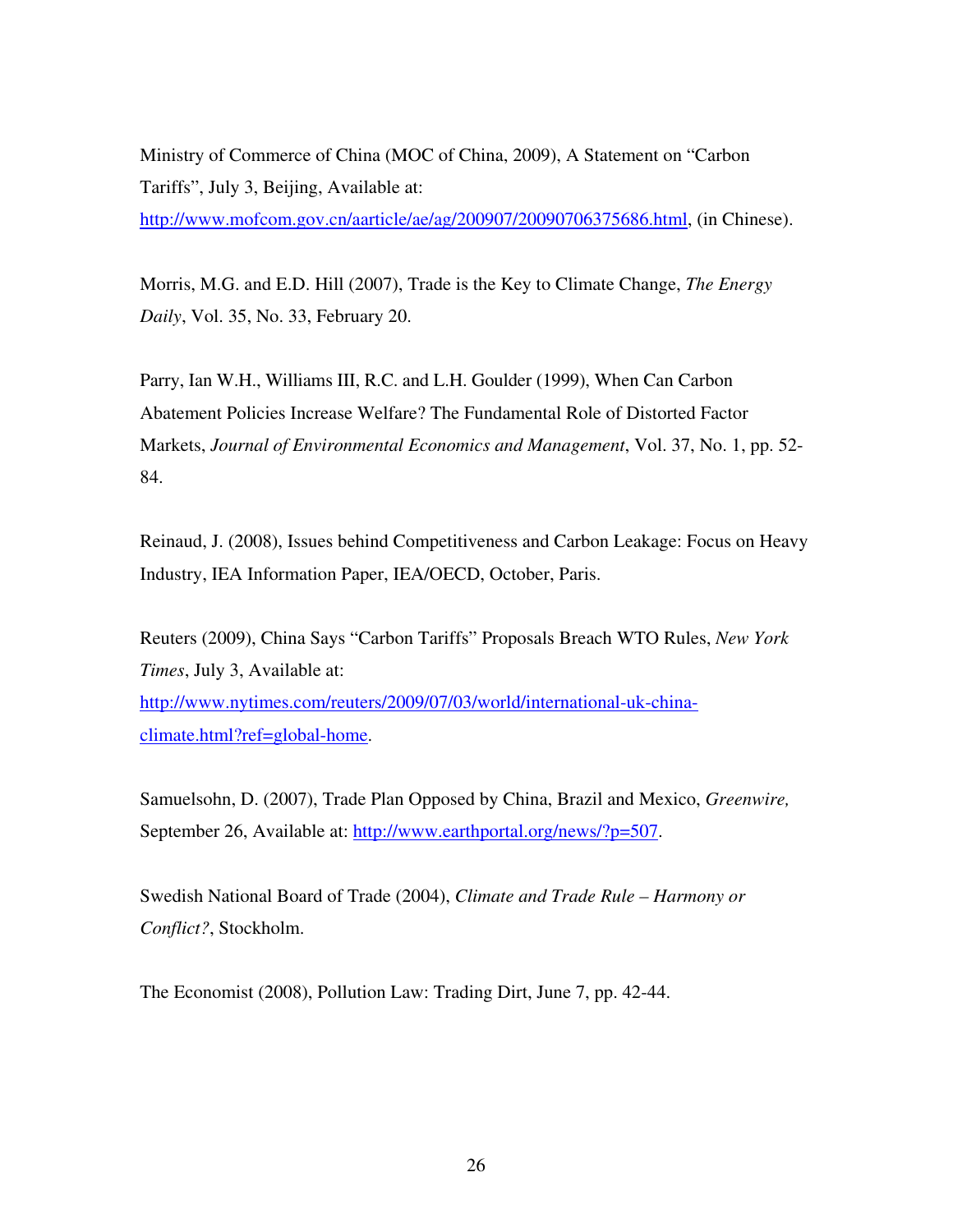Werksman, J. and T. Houser (2008), Competitiveness, Leakage and Comparability: Disciplining the Use of Trade Measures under a Post-2012 Climate Agreement, Discussion Paper, World Resources Institute, December, Washington, DC.

World Trade Organization (WTO, 1998), United States – Import Prohibition of Certain Shrimp and Shrimp Products, Report of the Appellate Body, WT/DS58/AB/R, Geneva.

World Trade Organization (WTO, 2001), United States – Import Prohibition of Certain Shrimp and Shrimp Products, Recourse to Article 21.5 of the DSU by Malaysia, Panel Report, WT/DS58/RW, Adopted on November 21,Geneva.

Zhang, Z.X. (1997), *The Economics of Energy Policy in China: Implications for Global Climate Change*, New Horizons in Environmental Economics Series, Edward Elgar.

Zhang, Z.X. (1998), Greenhouse Gas Emissions Trading and the World Trading System, *Journal of World Trade*, Vol. 32, No. 5, pp. 219-239.

Zhang, Z.X. (1999), Should the Rules of Allocating Emissions Permits be Harmonised?, *Ecological Economics*, Vol. 31, No. 1, pp. 11-18.

Zhang, Z.X. (2004), Open Trade with the U.S. without Compromising Canada's Ability to Comply with its Kyoto Target, *Journal of World Trade,* Vol. 38, No. 1, pp. 155-182.

Zhang, Z.X. (2007a), Doing Trade and Climate Policy Together, in Najam, A., Halle, M. and R. Meléndez-Ortiz (Editors), *Trade and Environment: A Resource Book*, International Institute for Sustainable Development, Canada, and International Center for Trade and Sustainable Development, Geneva.

Zhang, Z.X. (2007b), Why Has China not Embraced a Global Cap-and-Trade Regime?, *Climate Policy*, Vol. 7, No. 2, pp. 166-170.